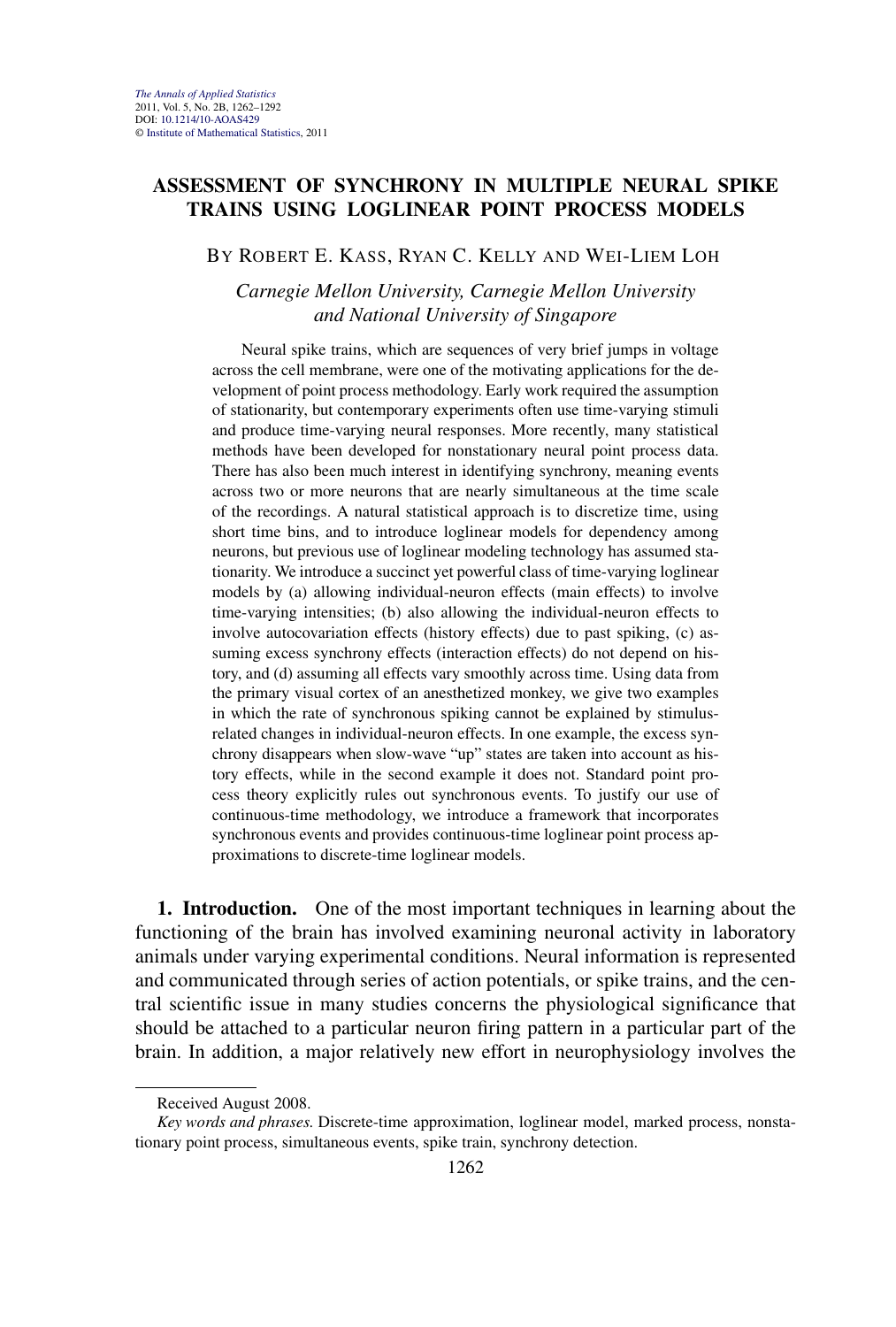use of multielectrode recording, in which responses from dozens of neurons are recorded simultaneously. Much current research focuses on the information that may be contained in the interactions among neurons. Of particular interest are spiking events that occur across neurons in close temporal proximity, within or near the typical one millisecond accuracy of the recording devices. In this paper we provide a point process framework for analyzing such nearly synchronous events.

The use of point processes to describe and analyze spike train data has been one of the major contributions of statistics to neuroscience. On the one hand, the observation that individual point processes may be considered, approximately, to be binary time series allows methods associated with generalized linear models to be applied [cf. Brillinger [\(1988,](#page-29-0) [1992\)](#page-29-0)]. On the other hand, basic point process methodology coming from the continuous-time representation is important both conceptually and in deriving data-analytic techniques [e.g., the time-rescaling theorem may be used for goodness of fit and efficient spike train simulation; see Brown et al. [\(2001\)](#page-29-0)]. The ability to go back and forth between continuous time, where neuroscience and statistical theory reside, and discrete time, where measurements are made and data are analyzed, is central to statistical analysis of spike trains. From the discrete-time perspective, when multiple spike trains are considered simultaneously it becomes natural to introduce loglinear models [cf. Martignon et al. [\(2000\)](#page-29-0)] and a widely read and hotly debated report by Schneidman et al. [\(2006\)](#page-29-0) examined the extent to which pairwise dependence among neurons can capture stimulus-related information. A fundamental limitation of much of the work in this direction, however, is its reliance on stationarity. The main purpose of the framework described below is to handle the nonstationarity inherent in stimulus-response experiments by introducing appropriate loglinear models while also allowing passage to a continuous-time limit. The methods laid out here are in the spirit of Ventura, Cai and Kass [\(2005\)](#page-30-0), who proposed a bootstrap test of time-varying synchrony, but our methods are different in detail and our framework is much more general.

Statistical modeling of point process data focuses on intensity functions, which represent the rate at which the events occur, and often involve covariates [cf. Brown et al. [\(2004\)](#page-29-0), Kass, Ventura and Brown [\(2005\)](#page-29-0), Paninski et al. [\(2009\)](#page-29-0) and references therein]. A basic distinction is that of *conditional* versus *marginal* intensities: the conditional intensity determines the event rate for a given realization of the process, while the marginal intensity is the expectation of the conditional intensity across realizations. In neurophysiological experiments stimuli are often presented repeatedly across many trials, resulting in many replications of the multiple sequences of spike trains. This is the situation we concern ourselves with here, and it is illustrated in Figure [1,](#page-2-0) part A, where the responses of a single neuron for 120 trials are displayed: each line of the raster plot shows a single spike train, which is the neural response on a single trial. The experiment that generated these data is described in Section [1.1.](#page-3-0) The bottom panel in part A of Figure [1](#page-2-0)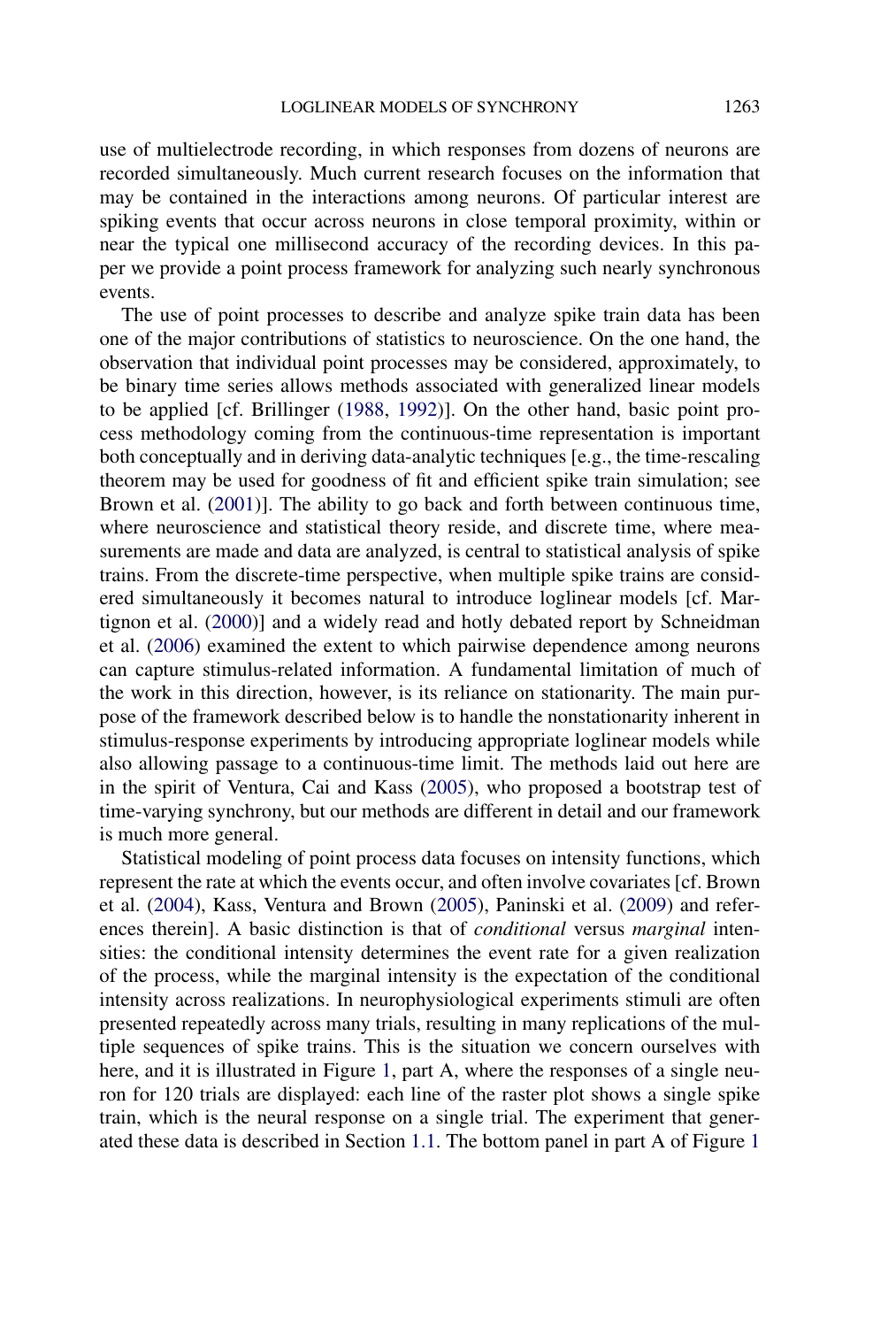<span id="page-2-0"></span>

FIG. 1. *Neural spike train raster plots for repeated presentations of a drifting sine wave grating stimulus*. (A) *Single cell responses to* 120 *repeats of a* 10 *second movie*. *At the top is a raster corresponding to the spike times*, *and below is a peri-stimulus time histogram* (*PSTH*) *for the same data*. *Portions of the stimulus eliciting firing are apparent*. (B) *The same plots as in* (A), *for a different cell*. (C) *Population responses to the same stimulus*, *for* 5 *repeats*. *Each block*, *corresponding to a single trial*, *is the population raster for ν* = 128 *units*. *On each trial there are several dark bands*, *which constitute bursts of network activity sometimes called "up states*.*" Up state epochs vary across trials*, *indicating they are not locked to the stimulus*.

displays a smoothed peristimulus time histogram (PSTH), which summarizes the trial-averaged response by pooling across trials. As we explain in greater detail in Section [1.2,](#page-4-0) scientific questions and statistical analyses may concern either withintrial responses (conditional intensities) or trial-averaged responses (marginal intensities).

A point process evolves in continuous time but, as we have noted, it is convenient for many statistical purposes to consider a discretized version. Decomposing time into bins of width  $\delta$ , we may define a binary time series to be 1 for every time bin in which an event occurs, and 0 for every bin in which an event does not occur. It is not hard to show that, under the usual regularity condition that events occur discretely (i.e., no two events occur at the same time), the likelihood function of the binary time series approximates the likelihood of the point process as  $\delta \rightarrow 0$ . For a pair of point processes, the discretized process is a time series of  $2 \times 2$  polytomous variables indicating, in each time bin, whether an event of the first process occurred, an event of the second process occurred, or both, or neither. This suggests analyzing nearly synchronous events based on a loglinear model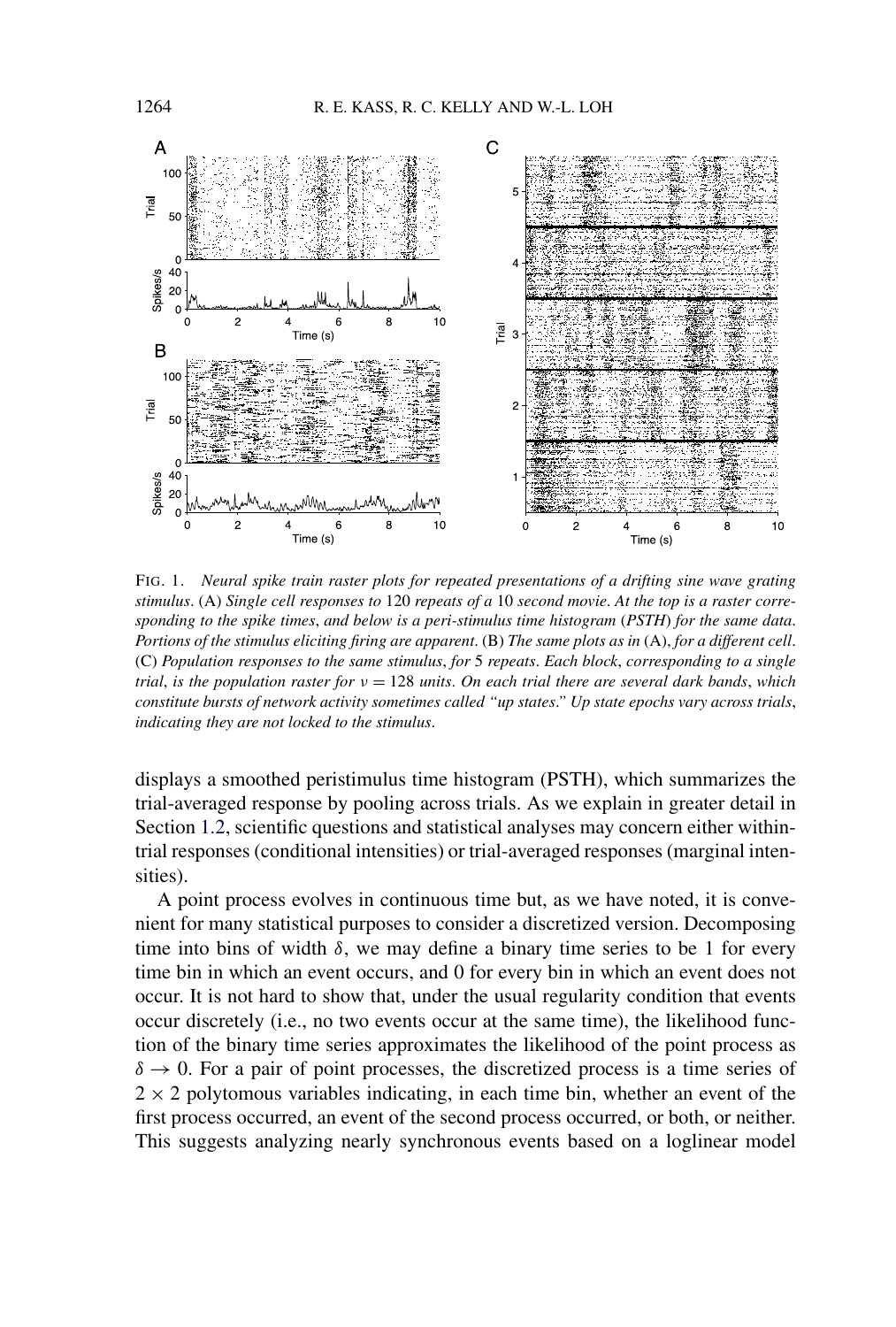<span id="page-3-0"></span>with cell probabilities that vary across time. Intuitive as such procedures may be, their point process justification is subtle: the standard regularity condition forbids two processes having synchronous events, so it is not obvious how we might obtain convergence to a point process (as  $\delta \rightarrow 0$ ) for discrete-process likelihoods that incorporate synchrony.

One way out of this impasse is to introduce a marked point process framework in which each event/mark could be of three distinct types: first process, second process, or both. The standard marked point process requires modification, however, because it fails to accommodate independence as a special case. Under independence, the discretized events for each process occur with probability of order  $O(\delta)$ , while the synchronous events occur with probability of order  $O(\delta^2)$  as  $\delta \rightarrow 0$ . We refer to this as a *sparsity* condition, and the generalization to multiple processes involves a *hierarchical sparsity* condition. Once we introduce a family of marked point processes indexed by *δ*, we can guarantee hierarchical sparsity. Not only does this allow, as it must, the special case of independence models, but it also makes the conditional intensity for neuron *i* depend only on the history for neuron *i*, asymptotically (as  $\delta \rightarrow 0$ ). This in turn avoids confounding the dependence described by the loglinear model and greatly reduces the dimensionality of the problem. We require two very natural regularity conditions based on well-known neurophysiology: the existence of a refractory period, during which the neuron cannot spike again, and smoothness of the conditional intensity across time. It would be possible, and sometimes advantageous, instead to model dependence through the individual-neuron conditional intensity functions. The loglinear modeling approach used here avoids this step.

1.1. *A motivating example*. In a series of experiments performed by one of us (Kelly, together with Dr. Matthew Smith), visual images were displayed at resolution  $1024 \times 768$  pixels on a computer monitor, while the neural responses in the primary visual cortex of an anesthetized monkey were recorded. Each of 98 distinct images consisted of a sinusoidal grating that drifted in a particular direction for 300 milliseconds, and each was repeated 120 times. Each repetition of the complete sequence of stimuli lasted approximately 30 seconds. This kind of stimulus has been known to drive cells in the primary visual cortex since the Nobel prizewinning work of Hubel and Wiesel in the 1960s. With improved technology and advanced analytical strategies, much more precise descriptions of neural response are now possible. A small portion of the data from 5 repetitions of many stimuli is shown in part C of Figure [1.](#page-2-0)

The details of the experiment and recording technique are reported in Kelly et al. [\(2007\)](#page-29-0). A total of 125 neural "units" were obtained, which included about 60 well-isolated individual neurons; the remainder were of undetermined origin (some mix of 1 or more neurons). The goal was to discover the interactions among these units in response to the stimuli. Each neuron will have its own consistent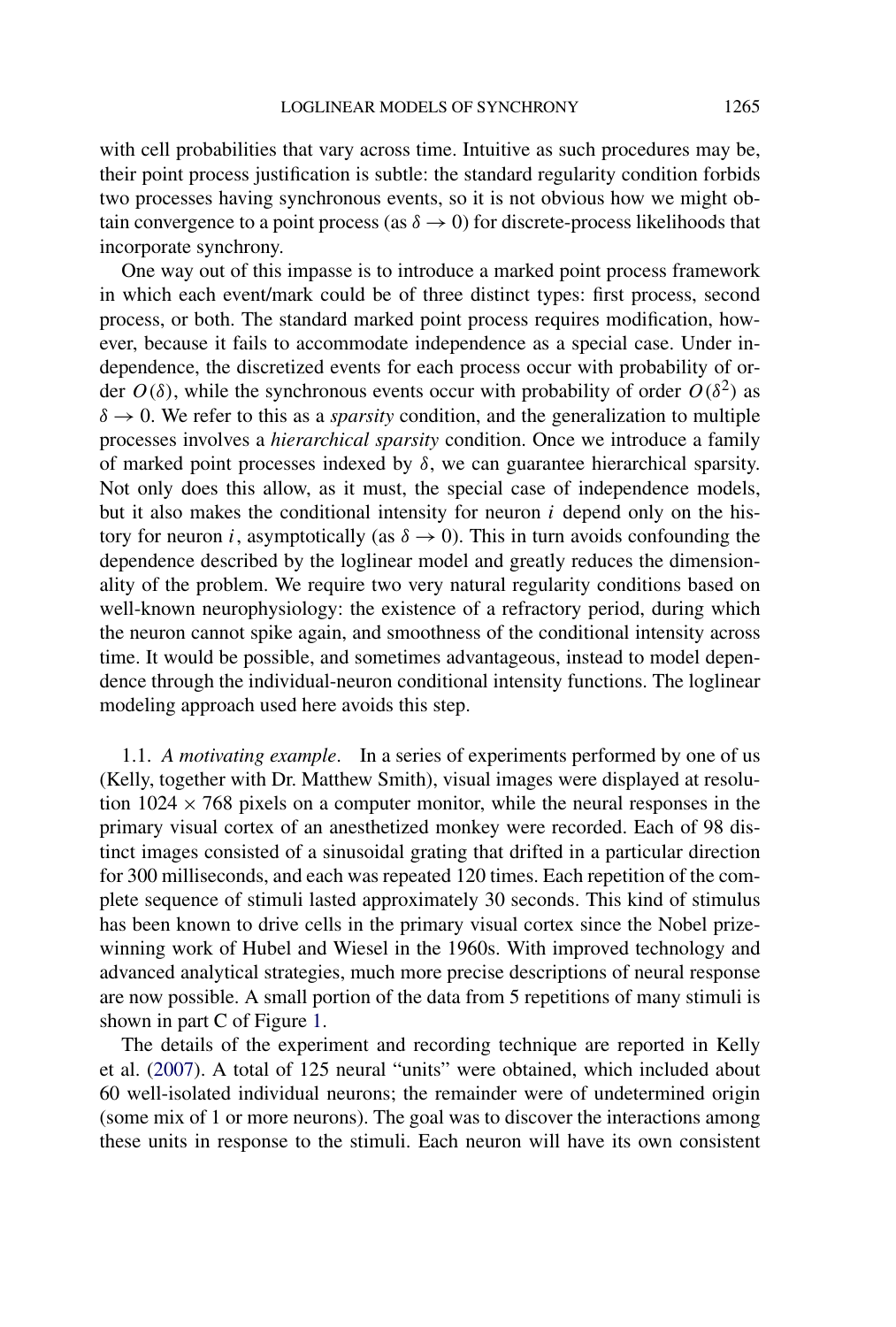<span id="page-4-0"></span>pattern of responses to stimuli, as illustrated in parts A and B of Figure [1.](#page-2-0) Synchronous spiking across neurons is relatively rare. However, in each of the 5 blocks within part C of Figure [1](#page-2-0) (each block corresponding to a single trial) several dark bands of activity across most neurons may be seen during the trial. These bands correspond to what are often called network "up" states, and are often seen under anesthesia. For discussion and references see Kelly et al. [\(2010\)](#page-29-0). It would be of interest to separate the effects of such network activity from other synchronous activity, especially stimulus-related synchronous activity. The framework in this paper provides a foundation for statistical methods that can solve such problems.

1.2. *Overview of approach*. We begin with some notation. Suppose we observe the activity of an ensemble of *ν* neurons labeled 1 to *ν* over a time interval [0, T), where  $T > 0$  is a constant. Let  $N_T^i$  denote the total number of spikes produced by neuron *i* on  $[0, T)$  where  $i = 1, \ldots, \nu$ . The resulting (stochastic) sequence of spike times is written as  $0 \le s_1^i < \cdots < s_{N_T^i}^i < T$ . For the moment we focus on the case  $\nu = 3$ , but other values of  $\nu$  are of interest and with contemporary recording technology  $v \approx 100$  is not uncommon, as in the experiment in Section [1.1.](#page-3-0) Let  $\delta > 0$  be a constant such that *T* is a multiple of  $\delta$  (for simplicity). We divide the time interval into bins of width  $\delta$ . Define  $X^{i}(t) = 1$  if neuron *i* has a spike in the time bin  $[t, t + \delta)$  and 0 otherwise. Because of the existence of a refractory period for each neuron, there can be at most 1 spike in  $[t, t + \delta)$  from the same neuron if  $\delta$  is sufficiently small. Then writing

$$
P_{a,b,c}^{1,2,3}(t) = P(X^1(t) = a, X^2(t) = b, X^3(t) = c) \qquad \forall a, b, c \in \{0, 1\},\
$$

the data would involve spike counts across trials [e.g., the number of trials on which  $(X^1(t), X^2(t), X^3(t)) = (1, 1, 1)$ . The obvious statistical tool for analyzing spiking dependence is loglinear modeling and associated methodology.

Three complications make the problem challenging, at least in principle. First, there is nonstationarity: the probabilities vary across time. The data thus form a sequence of  $2^{\nu}$  contingency tables. Second, absent from the above notation is a possible dependence on spiking history. Such dependence is the rule rather than the exception. Let  $\mathcal{H}^i_t$  denote the set of values of  $\hat{X}^i(s)$ , where  $s < t$ , and  $s, t$  are multiples of  $\delta$ . Thus,  $\bar{\mathcal{H}}_t = (\bar{\mathcal{H}}_t^1, \dots, \bar{\mathcal{H}}_t^v)$  is the history of the binned spike train up to time *t*. We may wish to consider conditional probabilities such as

$$
P_{a,b,c}^{1,2,3}(t|\bar{\mathcal{H}}_t) = P(X^1(t) = a, X^2(t) = b, X^3(t) = c|\bar{\mathcal{H}}_t)
$$

for  $a, b, c \in \{0, 1\}$ . Third, there is the possibility of precisely timed lagged dependence (or time-delayed synchrony): for example, we may want to consider the probability

(1) 
$$
P_{1,1,1}^{1,2,3}(s,t,u) = P(X^1(s) = 1, X^2(t) = 1, X^3(u) = 1),
$$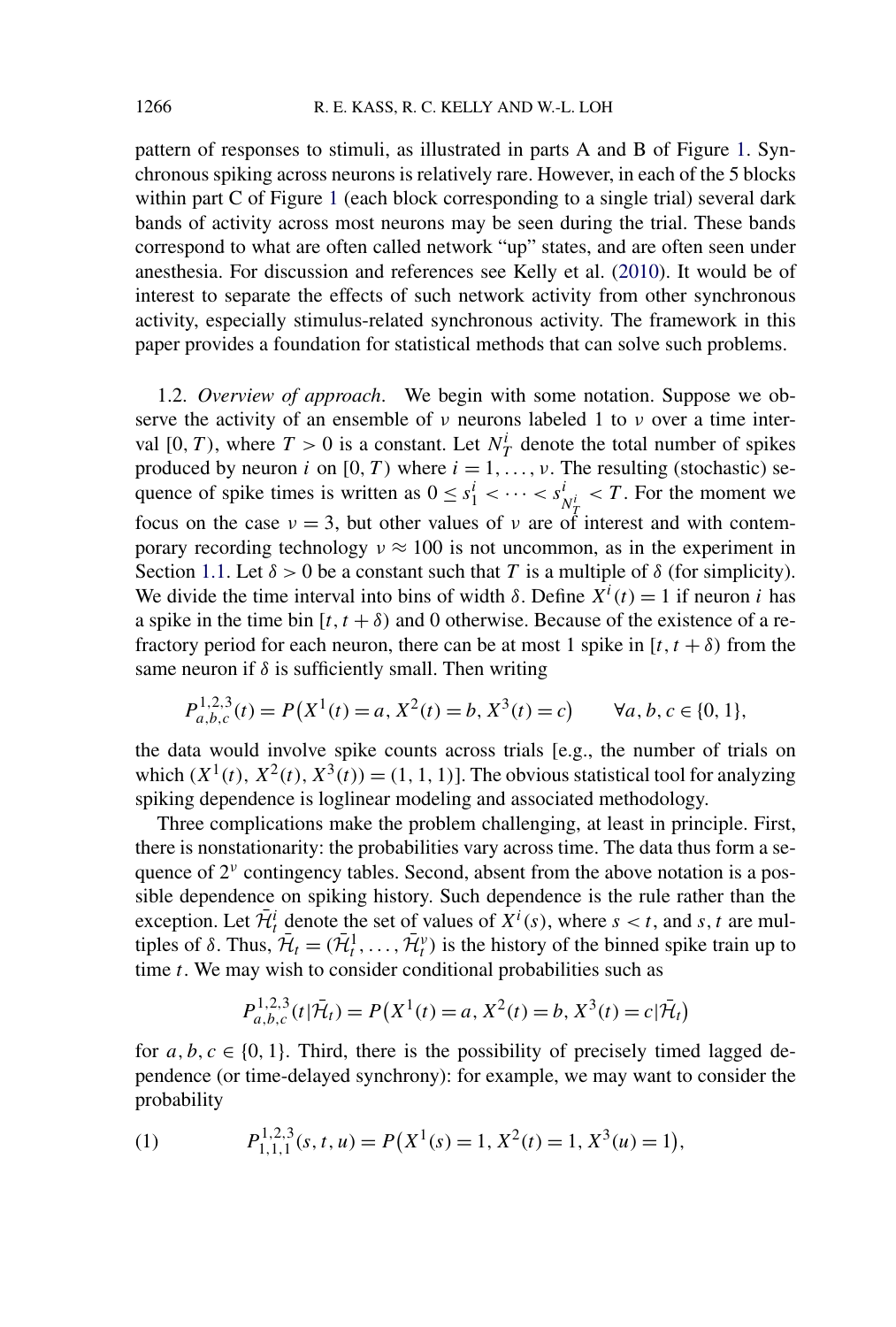where  $s, t, u$  may be distinct. Similarly, we might consider the conditional probability

$$
P_{1,1,1}^{1,2,3}(s,t,u|\bar{\mathcal{H}}_s^1,\bar{\mathcal{H}}_t^2,\bar{\mathcal{H}}_u^3) = P(X^1(s) = 1, X^2(t) = 1, X^3(u) = 1|\bar{\mathcal{H}}_s^1,\bar{\mathcal{H}}_t^2,\bar{\mathcal{H}}_u^3).
$$

In principle, we would want to consider all possible combinations of lags. Even for *ν* = 3 neurons, but especially as we contemplate *ν*  $\gg$  3, strong restrictions must be imposed in order to have any hope of estimating all these probabilities from relatively sparse data in a small number of repeated trials. To reduce model dimensionality, we suggest four seemingly reasonable tactics: (i) considering models with only low-order interactions, (ii) assuming the probabilities  $P_{a,b,c}^{1,2,3}(t)$  or  $P_{a,b,c}^{1,2,3}(t|\bar{\mathcal{H}}_t)$  vary smoothly across time *t*, (iii) restricting history effects to those that modify a neuron's spiking behavior based on its own past spiking, and then (iv) applying analogues to standard loglinear model methodology. Combining these, we obtain tractable models for multiple binary time series to which standard methodology, such as maximum likelihood and smoothing, may be applied. In modeling synchronous spiking events as loglinear time series, however, it would be highly desirable to have a continuous-time representation, where binning becomes an acknowledged approximation. We therefore also provide a theoretical point process foundation for the discrete multivariate methods proposed here.

It is important to distinguish the probabilities  $P_{a,b,c}^{1,2,3}(t)$  and  $P_{a,b,c}^{1,2,3}(t|\mathcal{H}_t)$ . The former are trial-averaged or *marginal* probabilities, while the latter are within-trial or *conditional* probabilities. Both might be of interest but they quantify different things. As an extreme example suppose, as sometimes is observed, each of two neurons has highly rhythmic spiking at an approximately constant phase relationship with an oscillatory potential produced by some large network of cells. Marginally these neurons will show strongly dependent spiking. On the other hand, after taking account of the oscillatory rhythm by conditioning on each neuron's spiking history and/or a suitable within-trial time-varying covariate, that dependence may vanish. Such a finding would be informative, as it would clearly indicate the nature of the dependence between the neurons. In Section [3](#page-12-0) we give a less dramatic but similar example taken from the data described in Section [1.1.](#page-3-0)

We treat marginal and conditional analyses separately. Our use of two distinct frameworks is a consequence of the way time resolution will affect continuoustime approximations. We might begin by imagining the situation in which event times could be determined with infinite precision. In this case it is natural to assume, as is common in the point process literature, that no two processes have simultaneous events. As we indicate, this conception may be applied to marginal analysis. However, the event times are necessarily recorded to fixed accuracy, which becomes the minimal value of  $\delta$ , and  $\delta$  may be sufficiently large that simultaneous events become a practical possibility. Many recording devices, for example, store neural spike event times with an accuracy of 1 millisecond. Furthermore, the time scale of physiological synchrony—the proximity of spike events thought to be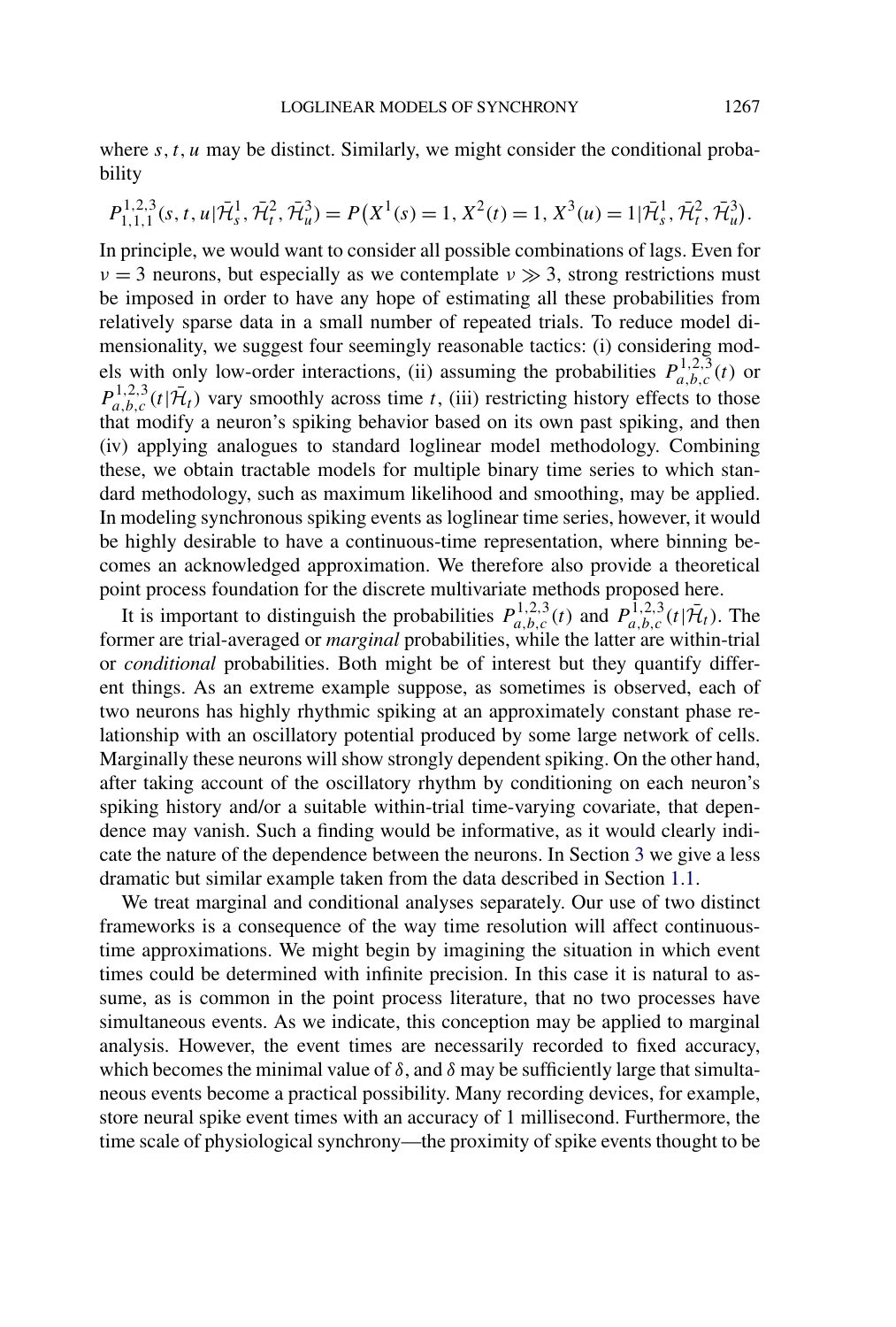<span id="page-6-0"></span>physiologically meaningful—is often considered to be on the order of  $\delta = 5$  milliseconds [cf. Grün, Diesmann and Aertsen [\(2002a,](#page-29-0) [2002b\)](#page-29-0) and Grün [\(2009\)](#page-29-0)]. For within-trial analyses of synchrony, the theoretical conception of simultaneous (or synchronous) spikes across multiple trials therefore becomes important and leads us to the formalism detailed below. The framework we consider here provides one way of capturing the notion that events within *δ* milliseconds of each other are essentially synchronous.

The rest of this article is organized as follows. Section 2 presents the methodology in three subsections: Sections 2.1 and [2.2](#page-8-0) introduce marginal and conditional methods in the simplest case, while Section [2.3](#page-9-0) discusses the use of loglinear models and associated methodology for analyzing spiking dependence. In Section [3](#page-12-0) we illustrate the methodology by returning to the example of Section [1.1.](#page-3-0) The main purpose of our approach is to allow covariates to take account of such things as the irregular network rhythm displayed in Figure [1,](#page-2-0) so that synchrony can be understood as either related to the network effects or unrelated. Figure [2](#page-13-0) displays synchronous spiking events for two different pairs of neurons, together with accompanying fits from continuous-time loglinear models. For both pairs the independence model fails to account for synchronous spiking. However, for one pair the apparent excess synchrony disappears when history effects are included in the loglinear model, while in the other pair they do not, leading to the conclusion that in the second case the excess synchrony must have some other source. Theory is presented in Sections [4](#page-16-0)[–6.](#page-19-0) We add some discussion in Section [7.](#page-24-0) All proofs in this article are deferred to the [Appendix.](#page-25-0)

**2. Methodology.** In this section we present our continuous-time loglinear modeling methodology. We begin with the simplest case of  $v = 2$  neurons, presenting the main ideas in Sections 2.1 and [2.2](#page-8-0) for the marginal and conditional cases, respectively, in terms of the probabilities  $P_a^1(t) = P(X^1(t) = a)$ ,  $P_{a,b}^{1,2}(t) =$  $P(X^1(t) = a, X^2(t) = b)$ , etc., for all  $a, b \in \{0, 1\}$ . We show how we wish to pass to the continuous-time limit, thereby introducing point process technology and making sense of continuous-time smoothing, which is an essential feature of our approach. In Section [2.3](#page-9-0) we reformulate using loglinear models, and then give continuous-time loglinear models for  $\nu = 3$  $\nu = 3$ . Our analyses in Section 3 are confined to  $v = 2$  and  $v = 3$  because of the paucity of higher-order synchronous spikes in our data. Our explicit models for  $v = 3$  should make clear how higher-order models are created. We give general recursive formulas in Sections [5](#page-16-0) and [6.](#page-19-0)

2.1. *Marginal methods for*  $v = 2$ . The null hypothesis

(2) 
$$
H_0: P_{1,1}^{1,2}(t) = P_1^1(t)P_1^2(t) \qquad \forall t \in \mathcal{T} = \{0, \delta, 2\delta, \ldots, T - \delta\}
$$

is a statement that both neurons spike in the interval  $[t, t + \delta)$ , on the average, at the rate determined by independence. Defining  $\zeta(t)$  by

(3) 
$$
P_{1,1}^{1,2}(t) = P_1^1(t) P_1^2(t) \zeta(t) \qquad \forall t \in \mathcal{T},
$$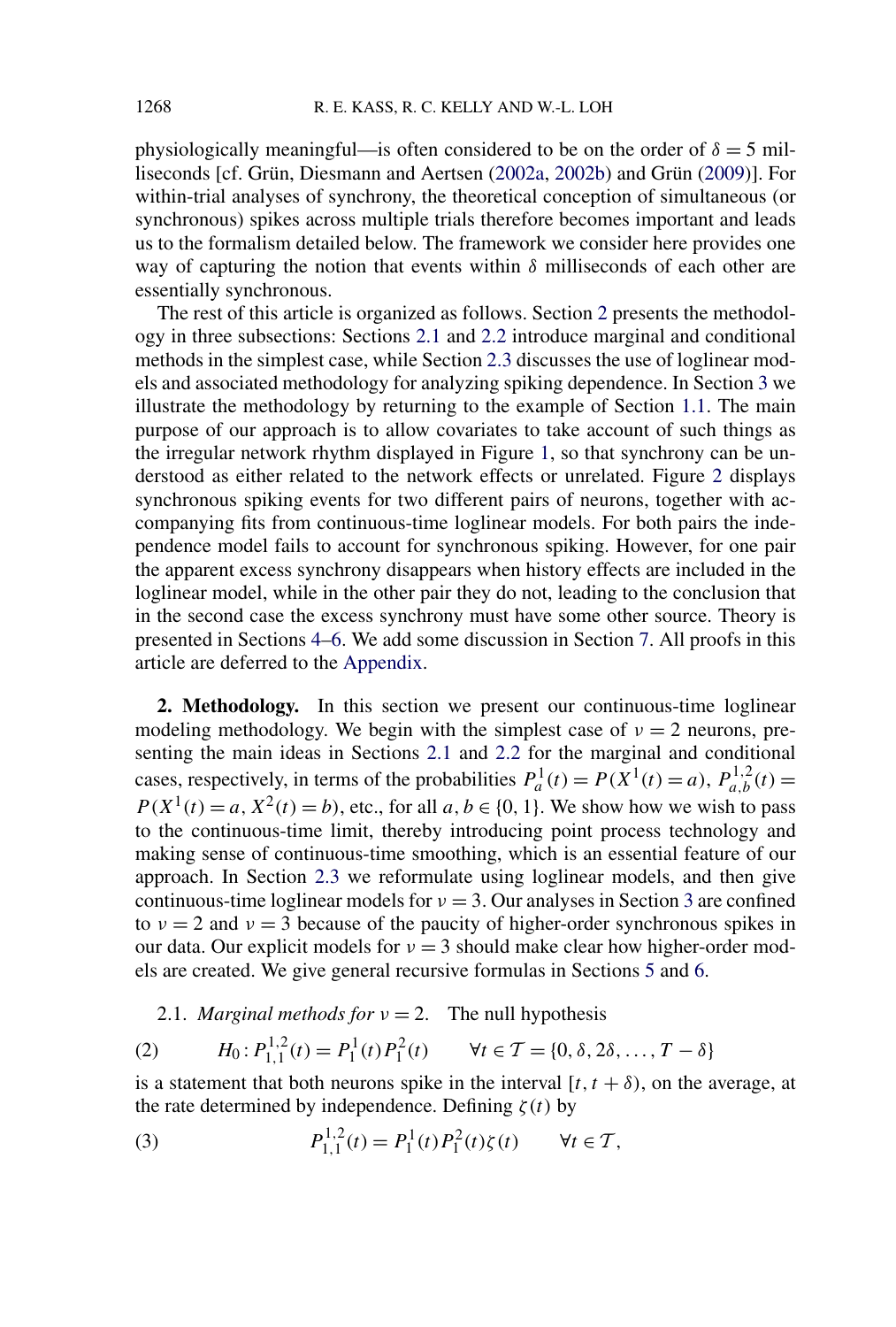<span id="page-7-0"></span>we may rewrite [\(2\)](#page-6-0) as

(4) 
$$
H_0: \zeta(t) = 1 \qquad \forall t \in \mathcal{T}.
$$

As in Ventura, Cai and Kass  $(2005)$ , to assess  $H_0$ , the general strategy we follow is to (i) smooth the observed-frequency estimates of  $P_1^1(t)$ ,  $P_1^2(t)$  and  $P_{1,1}^{1,2}(t)$  across time *t*, and then (ii) form a suitable test statistic and compute a *p*-value using a bootstrap procedure. We may deal with time-lagged hypotheses similarly, for example, for a lag  $h > 0$ , we write

(5)  

$$
P_{1,1}^{1,2}(t, t + \delta h) = P(X^1(t) = 1, X^2(t + \delta h) = 1)
$$

$$
= P_1^1(t) P_1^2(t + \delta h) \zeta(t, t + \delta h),
$$

then smooth the observed-frequency estimates for  $P_{1,1}^{1,2}(t, t + \delta h)$  as a function of *t*, form an analogous test statistic and find a *p*-value.

To formalize this approach, we consider counting processes  $N_t^i$  corresponding to the point processes  $s_1^i, s_2^i, \ldots, s_{N_t^i}^i, i = 1, 2$  (as in Section [1.2](#page-4-0) with  $v = 2$ ). Under regularity conditions, the following limits exist:

(6)  
\n
$$
\lambda^{i}(t) = \lim_{\delta \to 0} \delta^{-1} P(N_{t+\delta}^{i} - N_{t}^{i} = 1),
$$
\n
$$
\lambda^{1,2}(t) = \lim_{\delta \to 0} \delta^{-2} P((N_{t+\delta}^{1} - N_{t}^{1})(N_{t+\delta}^{2} - N_{t}^{2}) = 1),
$$
\n
$$
\xi(t) = \lim_{\delta \to 0} \zeta(t).
$$

Consequently, for small *δ*, we have

$$
P_1^i(t) \approx \lambda^i(t)\delta, \qquad P_{1,1}^{1,2}(t) \approx \lambda^{1,2}(t)\delta^2.
$$

The smoothing of the observed-frequency estimates for  $P_{1,1}^{1,2}(t)$  may be understood as producing an estimate  $\hat{\lambda}^{1,2}(t)$  for  $\lambda^{1,2}(t)$ . The null hypothesis in [\(2\)](#page-6-0) becomes, in the limit as  $\delta \rightarrow 0$ ,

$$
H_0: \lambda^{1,2}(t) = \lambda^1(t)\lambda^2(t) \qquad \forall t \in [0, T),
$$

or, equivalently,

(7) 
$$
H_0: \xi(t) = 1 \quad \forall t \in [0, T).
$$

The lag *h* case is treated similarly. Under mild conditions, Theorems [1](#page-17-0) and [2](#page-19-0) of Section [5](#page-16-0) show that the above heuristic arguments hold for a continuous-time regular marked point process. This in turn gives a rigorous asymptotic justification (as  $\delta \to 0$ ) for estimation and testing procedures such as those in steps (i) and (ii) mentioned above, following (4), and illustrated in Section [3.](#page-12-0)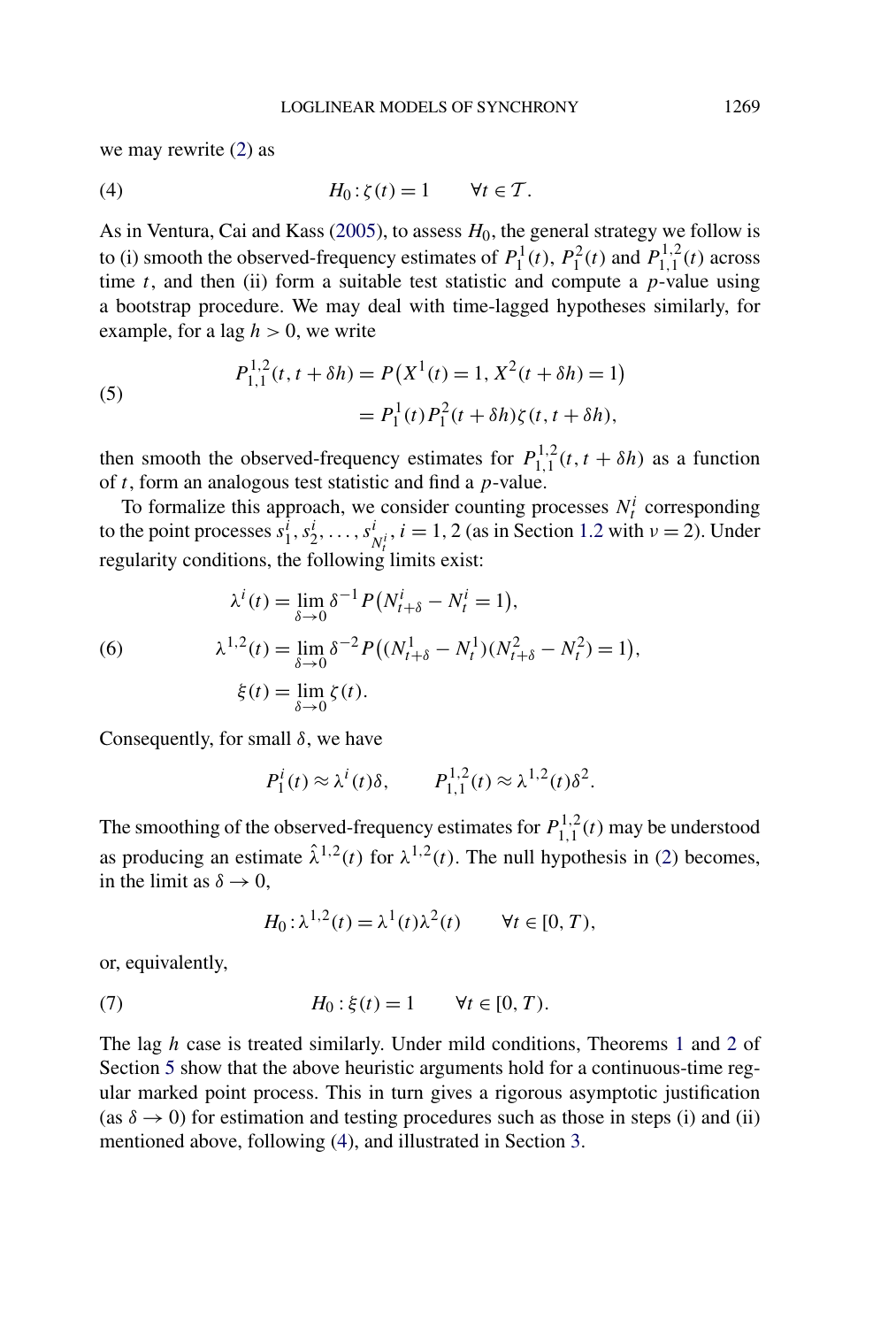<span id="page-8-0"></span>2.2. *Conditional methods for*  $v = 2$ . To deal with history effects, equation [\(3\)](#page-6-0) is replaced with

(8) 
$$
P_{1,1}^{1,2}(t|\bar{\mathcal{H}}_t) = P_1^1(t|\bar{\mathcal{H}}_t^1) P_1^2(t|\bar{\mathcal{H}}_t^2) \zeta(t) \qquad \forall t \in \mathcal{T},
$$

where  $\bar{\mathcal{H}}_t^i$ ,  $i = 1, 2$  $i = 1, 2$  $i = 1, 2$ , are, as in Section 1, the binned spiking histories of neurons 1 and 2, respectively, on the interval  $[0, t)$ . Analogous to  $(4)$ , the null hypothesis is

$$
H_0: \zeta(t) = 1 \qquad \forall t \in \mathcal{T}.
$$

We note that there are two substantial simplifications in (8). First,  $P_1^i(t|\bar{\mathcal{H}}_t)$  =  $P_1^i(t|\mathcal{H}_t^i)$ , which says that neuron *i*'s own history  $\mathcal{H}_t^i$  is relevant in modifying its spiking probability (but not the other neuron's history). Second,  $\zeta(t)$  does not depend on the spiking history  $\mathcal{H}_t$ . This is important for what it claims about the physiology, for the way it simplifies statistical analysis, and for the constraint it places on the point process framework. Physiologically, it decomposes excess spiking into history-related effects and stimulus-related effects, which allows the kind of interpretation alluded to in Section [1](#page-0-0) and presented in our data analysis in Section [3.](#page-12-0) Statistically, it improves power because tests of  $H_0$  effectively pool information across trials, thereby increasing the effective sample size.

Consider counting processes  $N_t^i$ ,  $i = 1, 2$ , as in Section [2.1.](#page-6-0) Under regularity conditions, the following limits exist for  $t \in [0, T)$ :

$$
\lambda^{i}(t|\mathcal{H}_{t}^{i}) = \lim_{\delta \to 0} \delta^{-1} P(N_{t+\delta}^{i} - N_{t}^{i} = 1|\bar{\mathcal{H}}_{t}^{i}), \qquad i = 1, 2,
$$

(9) 
$$
\lambda^{1,2}(t|\mathcal{H}_t) = \lim_{\delta \to 0} \delta^{-2} P\big((N_{t+\delta}^1 - N_t^1)(N_{t+\delta}^2 - N_t^2) = 1|\bar{\mathcal{H}}_t\big),
$$

$$
\xi(t) = \lim_{\delta \to 0} \zeta(t),
$$

where  $\mathcal{H}_t = \lim_{\delta \to 0} \overline{\mathcal{H}}_t$  and  $\mathcal{H}_t^i = \lim_{\delta \to 0} \overline{\mathcal{H}}_t^i$ ,  $i = 1, 2$ . For sufficiently small  $\delta$ , we have

(10) 
$$
P_1^i(t|\mathcal{H}_t^i) \approx \lambda^i(t|\mathcal{H}_t^i)\delta
$$
,  $i = 1, 2$ , and  $P_{1,1}^{1,2}(t|\mathcal{H}_t) \approx \lambda^{1,2}(t|\mathcal{H}_t)\delta^2$ 

for all  $t \in \mathcal{T}$ . Again following Ventura, Cai and Kass [\(2005\)](#page-30-0), we may smooth the observed-frequency estimates of  $P_{1,1}^{1,2}(t|\bar{\mathcal{H}}_t)$  to produce an estimate of  $\lambda^{1,2}(t|\mathcal{H}_t)$ , and smooth the observed-frequency estimates of  $P_1^i(t|\bar{\mathcal{H}}_t^i)$  to produce estimates of  $\lambda^{i}$  (*t*| $\mathcal{H}_{t}^{i}$ ), *i* = 1, 2. Letting  $\delta \rightarrow 0$  in (8), we obtain

(11) 
$$
\lambda^{1,2}(t|\mathcal{H}_t) = \xi(t)\lambda^1(t|\mathcal{H}_t^1)\lambda^2(t|\mathcal{H}_t^2) \qquad \forall t \in [0, T).
$$

Consequently, for sufficiently small  $\delta$ , a conditional test of  $H_0: \zeta(t) = 1$  for all *t* becomes a test of the null hypothesis  $H_0: \lambda^{1,2}(t|\mathcal{H}_t) = \lambda^1(t|\mathcal{H}_t^1)\lambda^2(t|\mathcal{H}_t^2)$  for all *t* or, equivalently, in this conditional case we have the same null hypothetical statement as  $(7)$ .

In attempting to make equation (9) rigorous, a difficulty arises: for a regular marked point process, the function *ξ* need not be independent of the spiking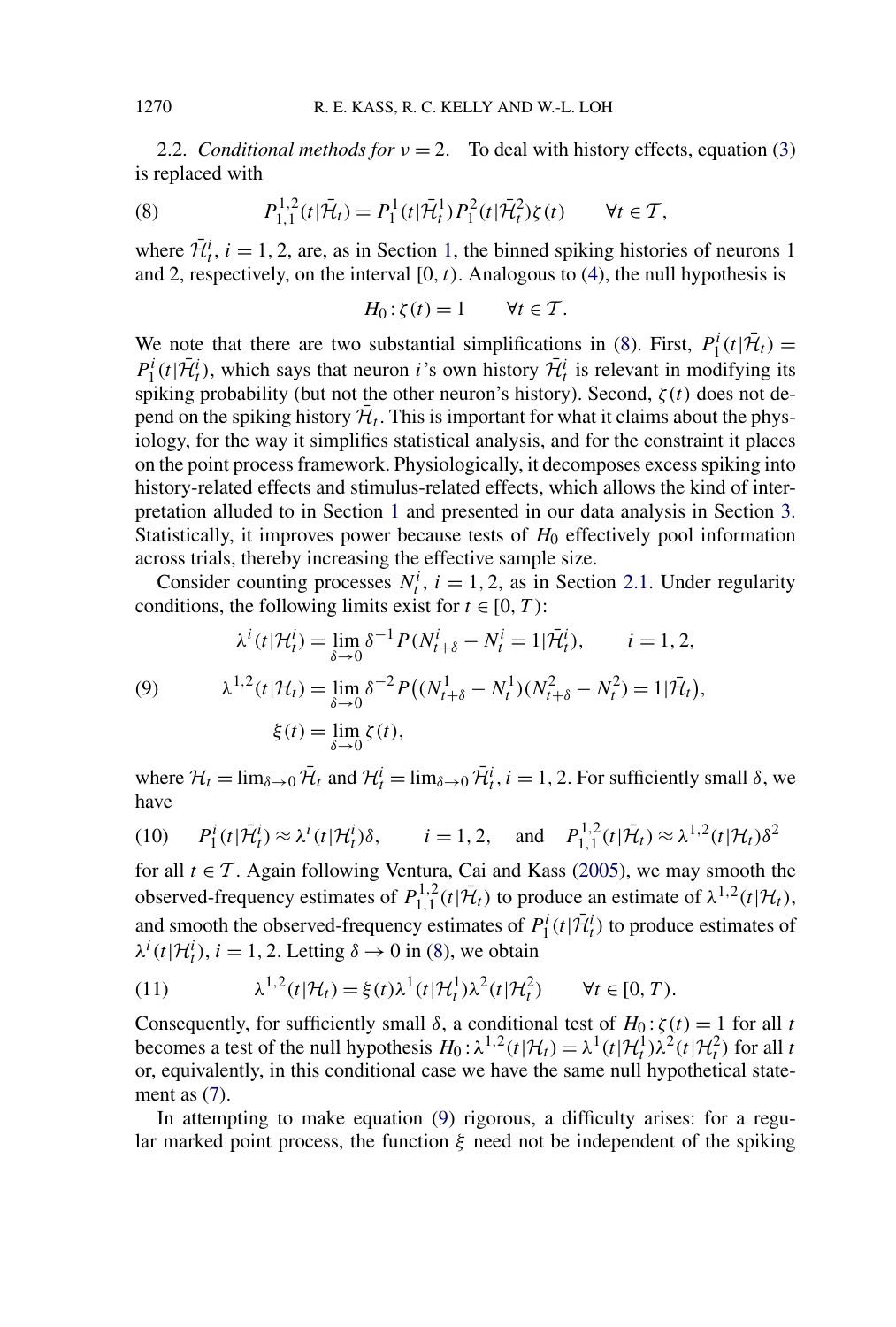<span id="page-9-0"></span>history. This would create a fundamental mismatch between the discrete dataanalytical method and its continuous-time limit. The key to avoiding this problem is to enforce the sparsity condition [\(10\)](#page-8-0). Specifically, the probabilities  $P_1^i(t|\mathcal{H}_t^i)$  are of order  $O(\delta)$ , while the probabilities  $P_{1,1}^{1,2}(t|\mathcal{H}_t)$  are of order  $O(\delta^2)$ . This also al-lows independence models within the marked point process framework. Section [6](#page-19-0) proposes a class of marked point process models indexed by *δ* and provides results that validate the heuristics above.

2.3. *Loglinear models*. We now reformulate in terms of loglinear models the procedures sketched in Sections [2.1](#page-6-0) and [2.2](#page-8-0) for  $v = 2$  neurons, and then indicate the way generalizations proceed when  $\nu \geq 3$ .

In the marginal case of Section [2.1,](#page-6-0) it is convenient to define

$$
\tilde{P}_{0,0}^{1,2}(t) = 1,
$$
\n
$$
\tilde{P}_{1,0}^{1,2}(t) = P_1^1(t),
$$
\n
$$
\tilde{P}_{0,1}^{1,2}(t) = P_1^2(t),
$$
\n
$$
\tilde{P}_{1,1}^{1,2}(t) = P_{1,1}^{1,2}(t) \qquad \forall t \in \mathcal{T}.
$$

Equation [\(3\)](#page-6-0) implies that

(12) 
$$
\log[\tilde{P}_{a,b}^{1,2}(t)] = a \log[P_1^1(t)] + b \log[P_1^2(t)] + ab \log[\zeta(t)]
$$

for all  $a, b \in \{0, 1\}$  and  $t \in \mathcal{T}$  and in the continuous-time limit, using [\(6\)](#page-7-0), we write

(13) 
$$
\log \lambda^{1,2}(t) = \log \lambda^{1}(t) + \log \lambda^{2}(t) + \log[\xi(t)]
$$

for  $t \in [0, T)$ . The null hypothesis may then be written as

(14)  $H_0: \log[\xi(t)] = 0 \quad \forall t \in [0, T).$ 

In the conditional case of Section 2.2, we similarly define

$$
\tilde{P}_{0,0}^{1,2}(t|\tilde{\mathcal{H}}_t) = 1,
$$
\n
$$
\tilde{P}_{1,0}^{1,2}(t|\tilde{\mathcal{H}}_t) = P_1^1(t|\tilde{\mathcal{H}}_t),
$$
\n
$$
\tilde{P}_{0,1}^{1,2}(t|\tilde{\mathcal{H}}_t) = P_1^2(t|\tilde{\mathcal{H}}_t),
$$
\n
$$
\tilde{P}_{1,1}^{1,2}(t|\tilde{\mathcal{H}}_t) = P_{1,1}^{1,2}(t|\tilde{\mathcal{H}}_t) \qquad \forall t \in \mathcal{T},
$$

we may rewrite [\(8\)](#page-8-0) as the loglinear model

(15) 
$$
\log[\tilde{P}_{a,b}^{1,2}(t|\bar{\mathcal{H}}_t)] = a \log[P_1^1(t|\bar{\mathcal{H}}_t^1)] + b \log[P_1^2(t|\bar{\mathcal{H}}_t^2)] + ab \log[\zeta(t)]
$$

for all  $a, b \in \{0, 1\}$  and  $t \in \mathcal{T}$  and in the continuous-time limit we rewrite [\(11\)](#page-8-0) in the form

(16) 
$$
\log \lambda^{1,2}(t|\mathcal{H}_t) = \log \lambda^{1}(t|\mathcal{H}_t^1) + \log \lambda^{2}(t|\mathcal{H}_t^2) + \log[\xi(t)]
$$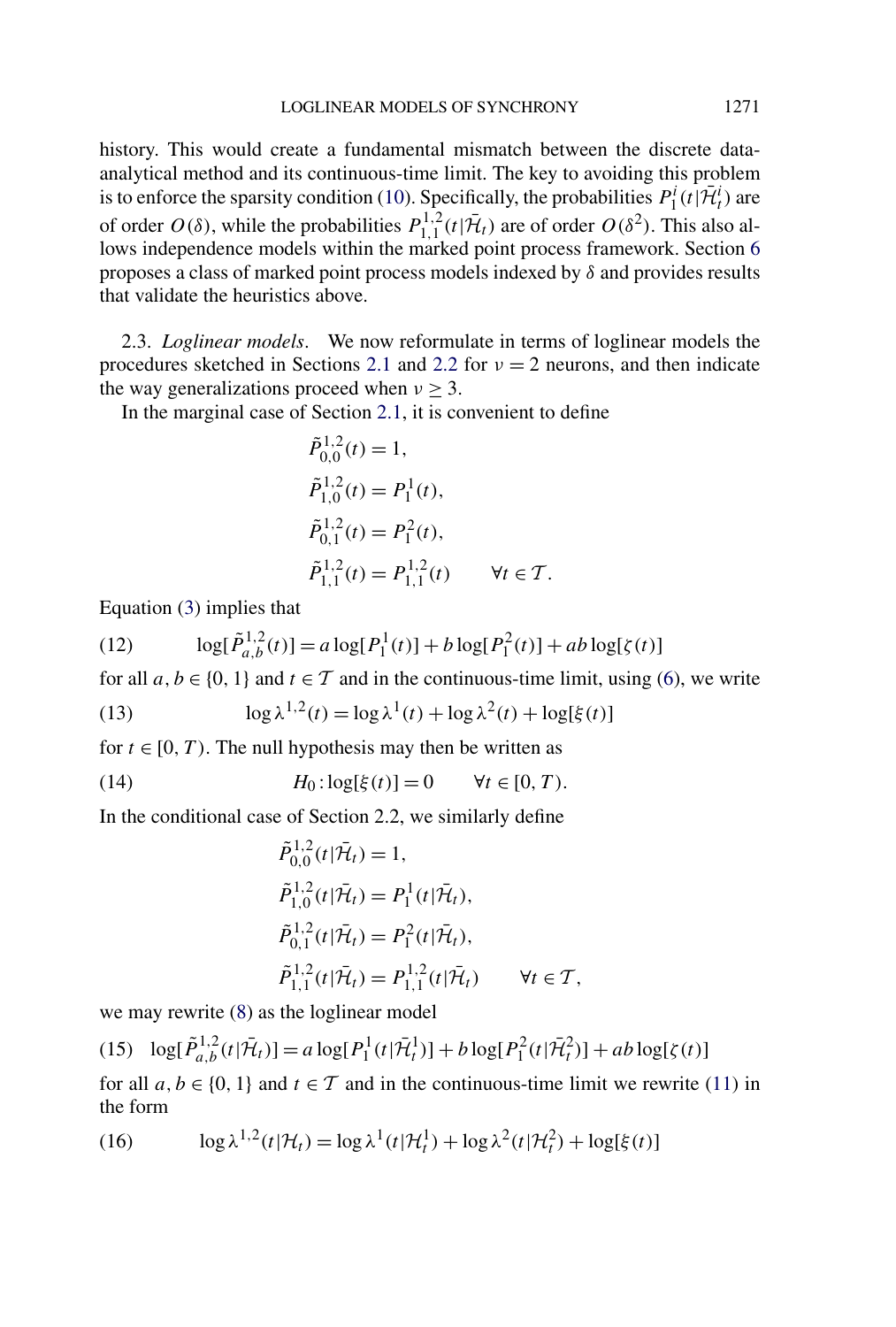for  $t \in [0, T)$ . The null hypothesis may again be written as in [\(14\)](#page-9-0).

Rewriting the model in loglinear forms [\(12\)](#page-9-0), [\(13\)](#page-9-0), [\(15\)](#page-9-0) and [\(16\)](#page-9-0) allows us to generalize to  $v > 3$  neurons. For example, with the obvious extensions of the previous definitions, for  $v = 3$  neurons the two-way interaction model in the continuous-time marginal case becomes

(17) 
$$
\log[\tilde{P}_{a,b,c}^{1,2,3}(t)] = \log[P_1^1(t)] + \log[P_1^2(t)] + \log[P_1^3(t)] + ab \log[\zeta_{[1,2]}(t)] + ac \log[\zeta_{[1,3]}(t)] + bc \log[\zeta_{[2,3]}(t)]
$$

for all  $a, b, c \in \{0, 1\}$  and  $t \in \mathcal{T}$ , and

$$
\log[\lambda^{1,2,3}(t)] = \log[\lambda^{1}(t)] + \log[\lambda^{2}(t)] + \log[\lambda^{3}(t)] + \log[\xi_{[1,2]}(t)] + \log[\xi_{[1,3]}(t)] + \log[\xi_{[2,3]}(t)]
$$

for all  $t \in (0, T]$ . The general form of (17) is given by equation [\(28\)](#page-18-0) in Section [5.](#page-16-0) In the conditional case, the two-way interaction model becomes

$$
\log[\tilde{P}_{a,b,c}^{1,2,3}(t|\bar{\mathcal{H}}_t)] = a \log[P_1^1(t|\bar{\mathcal{H}}_t)] + b \log[P_1^2(t|\bar{\mathcal{H}}_t)] + c \log[P_1^3(t|\bar{\mathcal{H}}_t)] + ab \log[\zeta_{\{1,2\}}(t)] + ac \log[\zeta_{\{1,3\}}(t)] + bc \log[\zeta_{\{2,3\}}(t)]
$$

for all  $a, b, c \in \{0, 1\}$  and  $t \in \mathcal{T}$  and in continuous time,

$$
\log[\lambda^{1,2,3}(t|\mathcal{H}_t)] = \log[\lambda^{1}(t|\mathcal{H}_t)] + \log[\lambda^{2}(t|\mathcal{H}_t)] + \log[\lambda^{3}(t|\mathcal{H}_t)]
$$

$$
+ \log[\xi_{[1,2]}(t)] + \log[\xi_{[1,3]}(t)] + \log[\xi_{[2,3]}(t)]
$$

for all  $t \in (0, T]$ . In either the marginal or conditional case, the null hypothesis of independence may be written as

(19) 
$$
H_0: \log[\xi_{\{i,j\}}(t)] = 0 \quad \forall t \in (0, T], 1 \le i < j \le 3.
$$

On the other hand, we could include the additional term *abc* log[*ξ*{1*,*2*,*3}*(t)*] and use the null hypothesis of no three-way interaction

(20) 
$$
H_0: \log[\xi_{\{1,2,3\}}(t)] = 0 \quad \forall t \in (0, T].
$$

These loglinear models offer a simple and powerful way to study dependence among neurons when spiking history is taken into account. They have an important dimensionality reduction property in that the higher-order terms are asymptotically independent of history. In practice, this provides a huge advantage: the synchronous spikes are relatively rare; in assessing excess synchronous spiking with this model, the data may be pooled over different histories, leading to a much larger effective sample size. The general conditional model in equation [\(34\)](#page-22-0) retains this structure. An additional feature of these loglinear models is that time-varying covariates may be included without introducing new complications. In Section [3](#page-12-0) we use a covariate to characterize the network up states, which are visible in part C of Figure [1,](#page-2-0) simply by including it in calculating each of the individual-neuron conditional intensities  $\lambda^1(t|\mathcal{H}_t^1)$  and  $\lambda^2(t|\mathcal{H}_t^2)$  in [\(16\)](#page-9-0).

<span id="page-10-0"></span>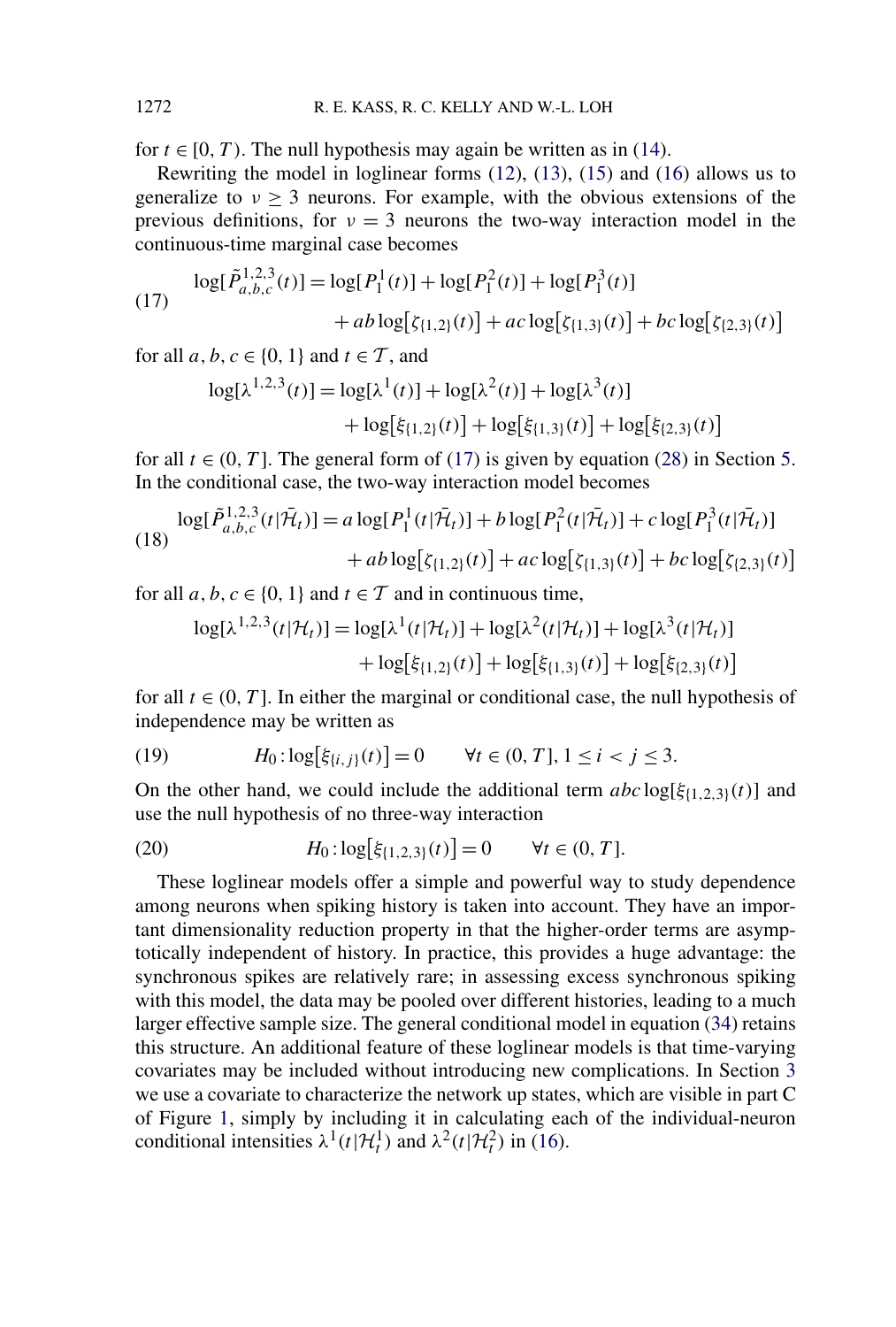<span id="page-11-0"></span>Sometimes, as in the data we analyze here, the synchronous events are too sparse to allow estimation of time-varying excess synchrony and we must assume it to be constant,  $\zeta(t) = \zeta$  for all *t*. Thus, for  $v = 2$ , the models of [\(12\)](#page-9-0) or [\(15\)](#page-9-0) take simplified forms in which  $\zeta(t)$  is replaced by the constant  $\zeta$  and we would use different test statistics to test the null hypothesis  $H_0: \zeta = 1$ . To distinguish the marginal and conditional cases, we replace  $\zeta(t)$  by  $\zeta_H$  in [\(15\)](#page-9-0) and then also write  $H_0: \zeta_H = 1$ . Moving to continuous time, which is simpler computationally, we write  $\xi(t) = \xi$ , estimate  $\xi$  and  $\xi_H$ , and test  $H_0: \xi = 1$  and  $H_0: \xi_H = 1$ . Specifically, we apply the loglinear models [\(12\)](#page-9-0), [\(13\)](#page-9-0), [\(15\)](#page-9-0) and [\(16\)](#page-9-0) in two steps. First, we smooth the respective PSTHs to produce smoothed curves  $\hat{\lambda}^i(t)$ , as in parts A and B of Figure [1.](#page-2-0) Second, ignoring estimation uncertainty and taking  $\lambda^{i}(t) = \hat{\lambda}^{i}(t)$ , we estimate the constant  $\zeta$ . Using the point process representation of joint spiking (justified by the results in Sections [5](#page-16-0) and [6\)](#page-19-0), we may then write

$$
\log L(\xi) = -\int \lambda(t) dt + \sum \log \lambda(t_i),
$$

where the sum is over the joint spike times  $t_i$  and  $\lambda(t)$  is replaced by the righthand side of [\(13\)](#page-9-0), in the marginal case, or [\(16\)](#page-9-0), in the conditional case. It is easy to maximize the likelihood  $L(\xi)$  analytically: setting the left-hand side to  $\ell(\xi)$ , in the marginal case we have

$$
\ell'(\xi) = -\int \lambda^1(t)\lambda^2(t) dt + \frac{N}{\xi},
$$

where  $N$  is the number of joint (synchronous) spikes (the number of terms in the sum), while in the conditional case we have the analogous formula

$$
\ell'(\xi_H) = -\int \lambda^1(t|\mathcal{H}_t^1)\lambda^2(t|\mathcal{H}_t^2) dt + \frac{N}{\xi_H}
$$

and setting to 0 and solving gives

(21) 
$$
\hat{\xi} = \frac{N}{\int \lambda^1(t)\lambda^2(t) dt}
$$

and

(22) 
$$
\hat{\xi}_H = \frac{N}{\int \lambda^1(t|\mathcal{H}_t^1)\lambda^2(t|\mathcal{H}_t^2) dt},
$$

which, in both cases, is the ratio of the number of observed joint spikes to the number expected under independence.

We apply (21) and (22) in Section [3.](#page-12-0) To test  $H_0: \xi = 1$  and  $H_0: \xi_H = 1$ , we use a bootstrap procedure in which we generate spike trains under the relevant null-hypothetical model. This is carried out in discrete time, and requires all 4 cell probabilities  $\tilde{P}_{a,b}^{1,2}(t)$  or  $\tilde{P}_{a,b}^{1,2}(t|\mathcal{H}_t)$  at every time  $t \in \mathcal{T}$ . These are easily obtained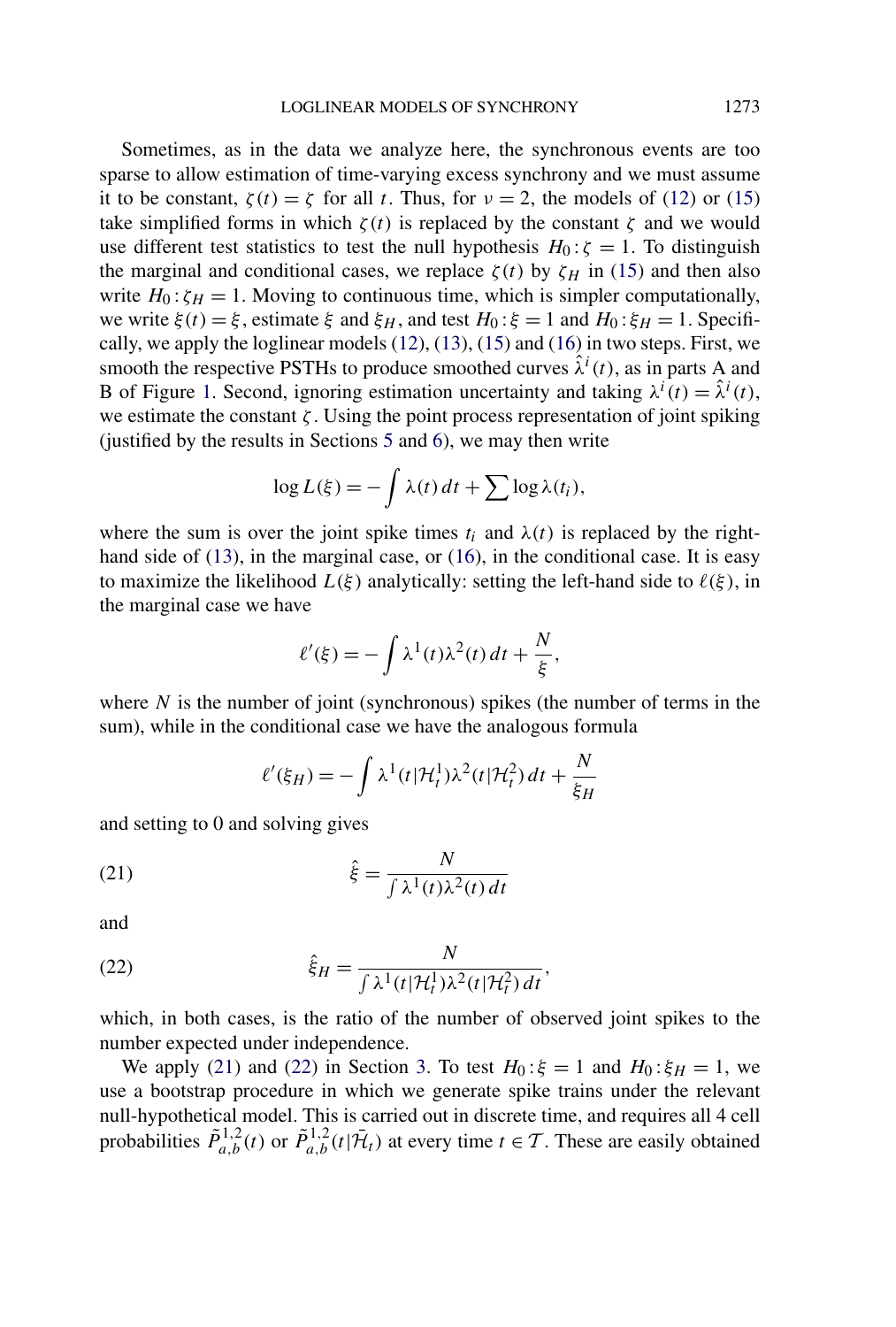by subtraction using  $P_1^1(t) = \lambda^1(t)\delta$ ,  $P_1^2(t) = \lambda^2(t)\delta$ , and  $\hat{\zeta} = \hat{\xi}$  or, in the conditional case,  $P_1^1(t|\mathcal{H}_t^1) = \lambda^1(t|\mathcal{H}_t^1)\delta$ ,  $P_1^2(t|\mathcal{H}_t^2) = \lambda^2(t|\mathcal{H}_t^2)\delta$ , and  $\hat{\zeta}_H = \hat{\xi}_H$ . As we said above,  $\lambda^{i}(t) = \hat{\lambda}^{i}(t)$  is obtained from the preliminary step of smoothing the PSTH. Similarly, the conditional intensities  $\lambda^{i}$   $(t | \mathcal{H}^{i}_{t}) = \hat{\lambda}^{i}$   $(t | \mathcal{H}^{i}_{t})$  are obtained from smooth history-dependent intensity models such as those discussed in Kass, Ventura and Brown [\(2005\)](#page-29-0). In the analyses reported here we have used fixed-knot splines to describe variation across time *t*.

In the case of 3 or more neurons the analogous estimates and cell probabilities must, in general, be obtained by a version of iterative proportional fitting. For  $\nu = 3$ , to test the null hypothesis [\(20\)](#page-10-0), we follow the steps leading to [\(21\)](#page-11-0) and [\(22\)](#page-11-0). Under the assumption of constant  $\zeta_{123}$ , we obtain

(23) 
$$
\hat{\xi}_{123} = \frac{N}{\int \lambda^1(t)\lambda^2(t)\lambda^3(t)\xi_{12}(t)\xi_{13}(t)\xi_{23}(t) dt}
$$

and

(24) 
$$
\hat{\xi}_{123,H} = \frac{N}{\int \lambda^1(t|\mathcal{H}_t^1)\lambda^2(t|\mathcal{H}_t^2)\lambda^3(t|\mathcal{H}_t^3)\xi_{12,H}(t)\xi_{13,H}(t)\xi_{23,H}(t) dt}.
$$

In Section 3 we fit [\(17\)](#page-10-0) and report a bootstrap test of the hypothesis [\(20\)](#page-10-0) using the test statistic  $\hat{\xi}_{123}$  in (23).

**3. Data analysis.** We applied the methods of Section [2.3](#page-9-0) to a subset of the data described in Section [1.1](#page-3-0) and present the results here. We plan to report a more comprehensive analysis elsewhere.

We took  $\delta = 5$  milliseconds (ms), which is a commonly-used window width in studies of synchronous spiking. Raster plots of spike trains across repeated trials from a pair of neurons are shown in Parts A and B of Figure [2,](#page-13-0) with synchronous events indicated by circles. Below each raster plot is a smoothed PSTH, that is, the two plots show smoothed estimates  $\hat{\lambda}^1(t)$  and  $\hat{\lambda}^2(t)$  of  $\lambda^1(t)$  and  $\lambda^2(t)$  in [\(6\)](#page-7-0), the units being spikes per second. Smoothing was performed by fitting a generalized additive model using cubic splines with knots spaced 100 ms apart. Specifically, we applied Poisson regression to the count data resulting from pooling the binary spike indicators across trials: for each time bin the count was the number of trials on which a spike occurred. To test  $H_0$  under the model in [\(13\)](#page-9-0), we applied [\(21\)](#page-11-0) to find log *ξ*ˆ. We then computed a parametric bootstrap standard error of log *ξ*ˆ by generating pseudo-data from model [\(13\)](#page-9-0) assuming  $H_0: \log \xi = 0$ . We generated 1000 such trials, giving 1000 pseudo-data values of log *ξ*ˆ, and computed the standard deviation of those values as a standard error, to obtain an observed *z*-ratio test statistic of 3.03 ( $p = 0.0012$  according to asymptotic normality).

The highly significant  $\zeta$  ratio shows that there is excess sychronous spiking beyond what would be expected from the varying firing rates of the two neurons under independence. However, it does not address the source of the excess synchronous spiking. The excess synchronous spiking could depend on the stimulus

<span id="page-12-0"></span>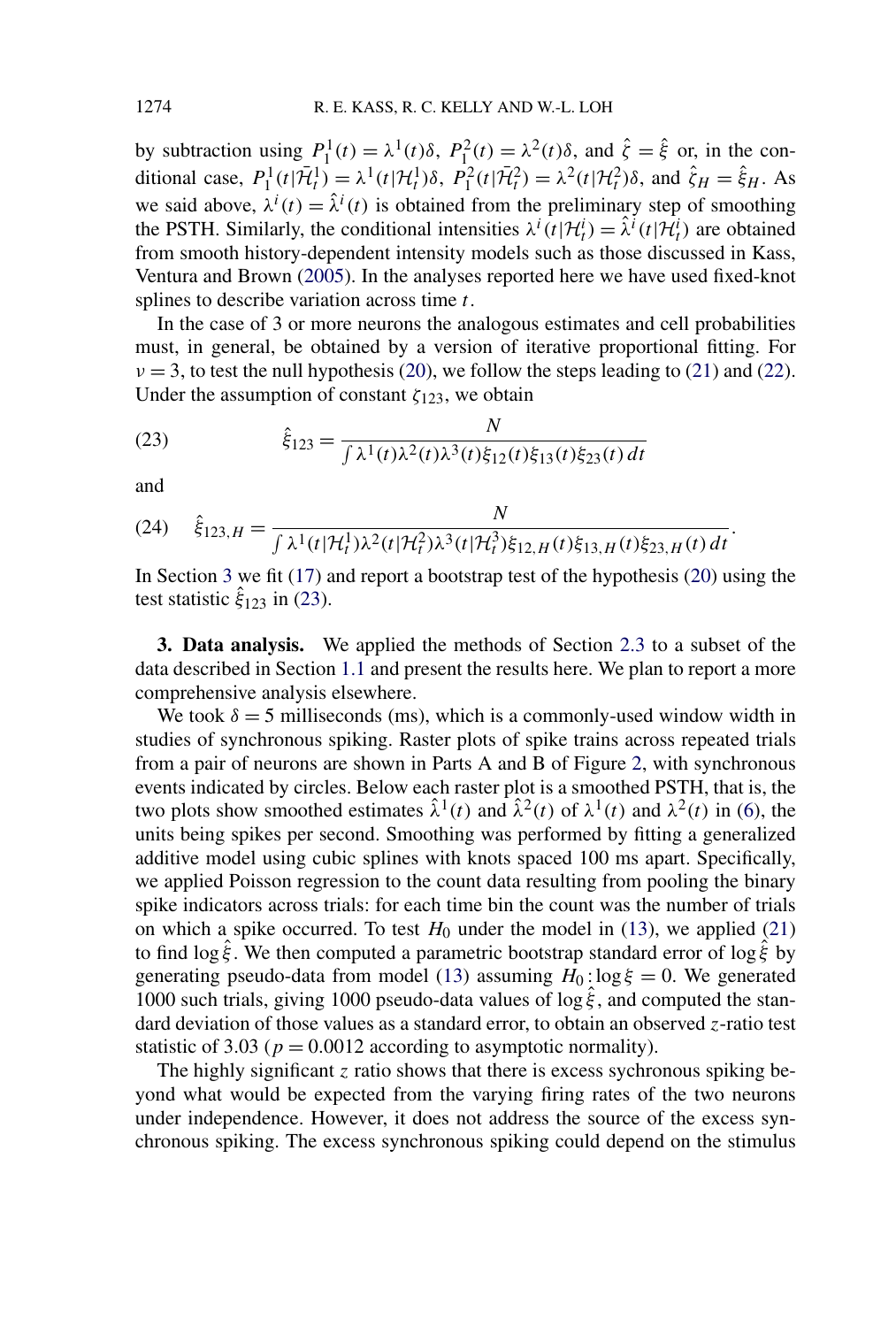<span id="page-13-0"></span>

FIG. 2. *Synchronous spike analysis for two pairs of neurons*. *Results for one pair shown on left*, *in parts* (A)–(D) *and for the other pair on the right in parts* (E)–(H). *Part* (A) *Response of a cell to repetitions of a* 1 *second drifting grating stimulus*. *The raster plot is shown above and the smoothed PSTH below*. *Part* (B) *Response from a second cell*, *as in* (A). *In both* (A) *and* (B), *spikes that are synchronous between the pair are circled*. *Part* (C) *Correct joint spike predictions from model*, *shown as circles* [*as in parts* (A) *and* (B)], *when false positive rate is set at* 10*%*. *In top plot the joint spikes are from the history-independent model*, *as in* [\(13\)](#page-9-0), *while in the bottom plot they are as in* [\(16\)](#page-9-0), *including the network covariate in the history term*. *Part* (D) *ROC curves for the models in part* (C). *Parts* (E), (F), (G) *and* (H) *are similar to Parts* (A), (B), (C) *and* (D) *but for the second pair of neurons*.

or, alternatively, it might be due to the slow waves of population activity evident in part (C) of Figure 1, the time of which vary from trial to trial and therefore do not depend on the stimulus. To examine the latter possibility, we applied a within-trial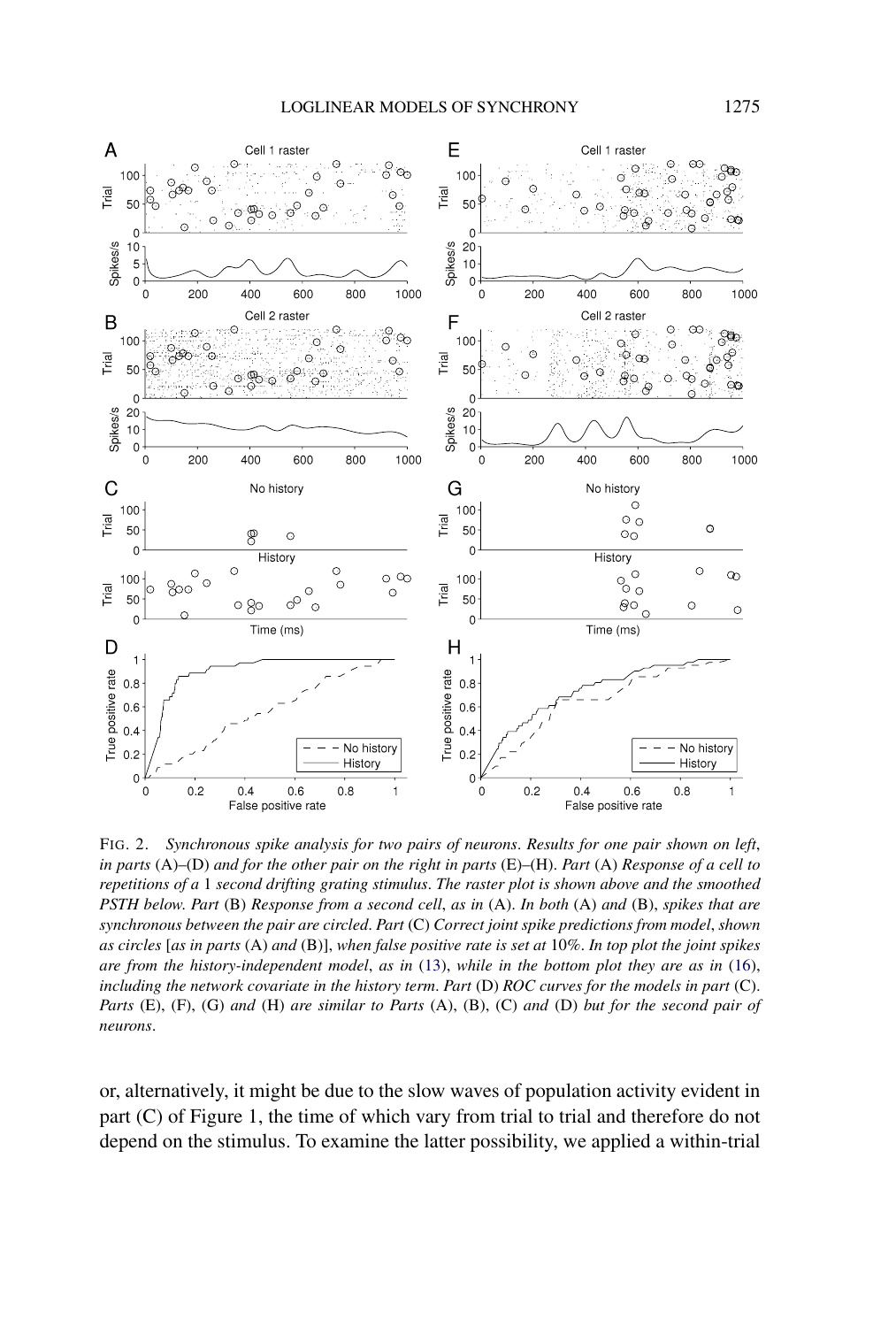loglinear model as in [\(16\)](#page-9-0) except that we incorporated into the history effect not only the history of each neuron but also a covariate representing the population effect. Specifically, for neuron  $i$   $(i = 1, 2)$  we used the same generalized additive model as before, but with two additional variables. The first was a variable that, for each time bin, was equal to the number of neuron *i* spikes that had occurred in the previous 100 ms. The second was a variable that, for each time bin, was equal to the number of spikes that occurred in the previous 100 ms across the whole population of neurons, other than neurons 1 and 2. We thereby obtained fitted estimates  $\hat{\lambda}^1(t|\mathcal{H}_t^1)$  and  $\hat{\lambda}^2(t|\mathcal{H}_t^2)$  of  $\lambda^1(t|\mathcal{H}_t^1)$  and  $\lambda^2(t|\mathcal{H}_t^2)$ . Note that the fits for the independence model, defined by applying [\(7\)](#page-7-0) to [\(11\)](#page-8-0), now vary from trial to trial due to the history effects. Applying [\(22\)](#page-11-0), we found  $\log \hat{\xi}_H$ , and then again computed a bootstrap standard error of log *ξ*ˆ *<sup>H</sup>* by creating 1000 trials of pseudo-data, giving  $\log \hat{\xi}_H = 0.06 \pm 0.15$ , for a *z*-ratio of 0.39, which is clearly not significant.

Raster plots for a different pair of neurons are shown in parts (E) and (F) of Figure [2.](#page-13-0) The same procedures were applied to this pair. Here, the *z*-ratio for testing  $H_0$  under the marginal model was 3.77 ( $p < 0.0001$ ), while that for testing  $H_0$ under the conditional model remained highly significant at  $3.57$  ( $p = 0.0002$ ) with  $\log \hat{\xi}_H = 0.82 \pm 0.23$ . In other words, using the loglinear model methodology, we have discovered two pairs of V1 neurons with quite different behavior. For the first pair, synchrony can be explained entirely by network effects, while for the second pair it can not; this suggests that, instead, for the second pair, some of the excess synchrony may be stimulus-related.

We also compared the marginal and conditional models [\(13\)](#page-9-0) and [\(16\)](#page-9-0) using ROC curves. Specifically, for the binary joint spiking data we used each model to predict a spike whenever the intensity was larger than a given constant: for the marginal case whenever  $\log \lambda^{1,2}(t) > c_{\text{marginal}}$ , and for the conditional case whenever  $\log \lambda^{1,2}(t|\mathcal{H}_t) > c_{\text{conditional}}$ . The choice of constants  $c_{\text{marginal}}$  and  $c_{\text{conditional}}$ reflect trade-offs between false positive and true positive rates (analogous to type I error and power) and as we vary the constants, the plot of true vs. false positive rates forms the ROC curve. To determine the true and false positive rates, we performed ten-fold cross-validation, repeatedly fitting from 90% of the trials and predicting from the remaining 10% of the trials. The two resulting ROC curves are shown in part D of Figure [2,](#page-13-0) labeled as "no history" and "history," respectively. To be clear, in the two cases we included the terms corresponding, respectively, to  $\xi$  and  $\xi_H$ , and in the history case we included both the auto-history and the network history variables specified above. The ROC curve for the conditional model strongly dominates that for the marginal model, indicating far better predictive power. In part C of Figure [2](#page-13-0) we display the true positive joint spike predictions when the false-positive rate was held at 10%. These correctly-predicted joint spikes may be compared to the complete set displayed in parts A and B of the figure. The top display in part C, labeled "no history," shows that only a few joint spikes were correctly predicted by the marginal model, while the large majority were correctly predicted by the conditional model. Furthermore, the correctly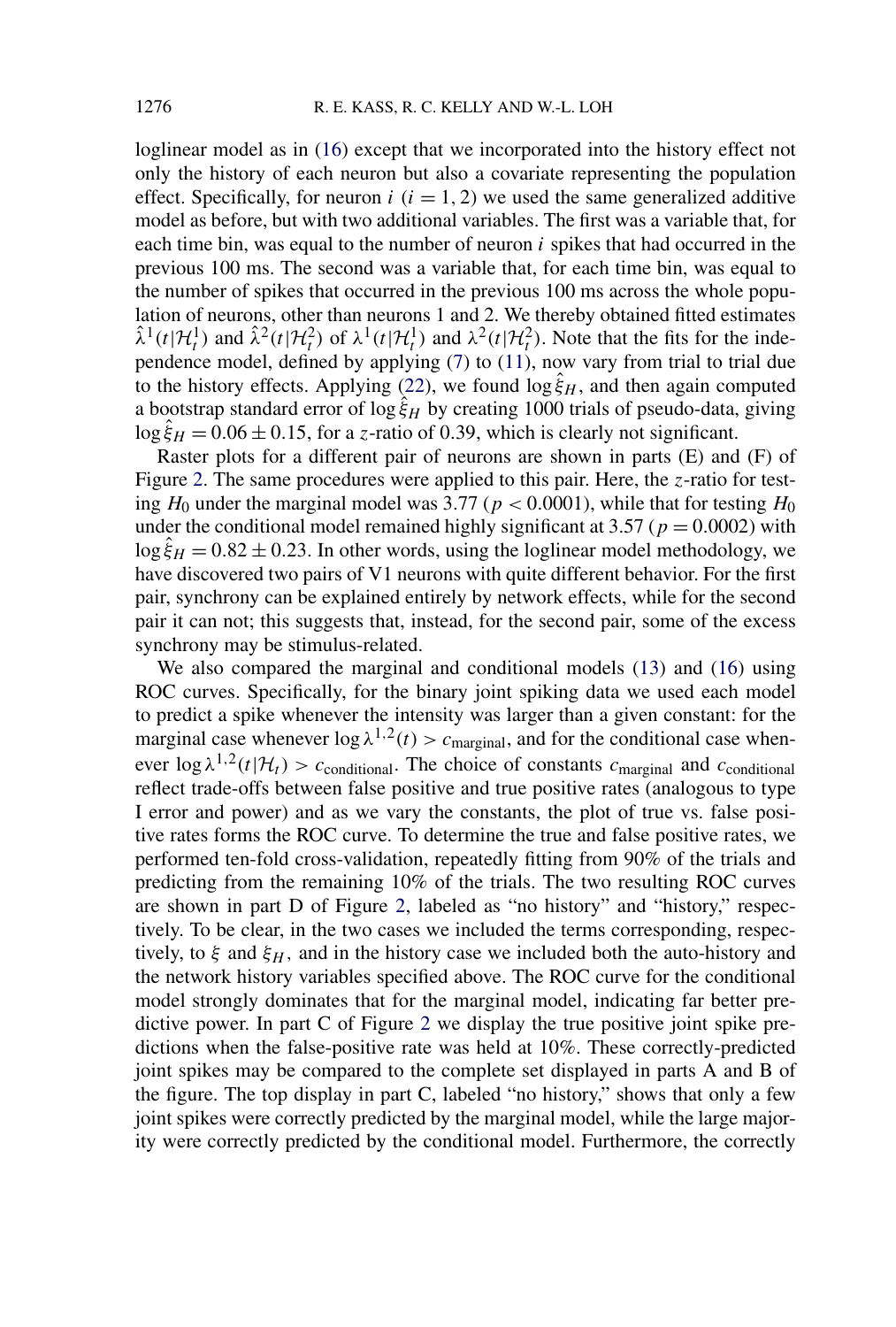<span id="page-15-0"></span>predicted joint spikes are spread fairly evenly across time. In contrast, the ROC curves for the second pair of neurons, shown in part (G) of Figure [2,](#page-13-0) are close to each other: inclusion of the history effects (which were statistically significant) did not greatly improve predictive power. In (G), the correctly predicted synchronous spikes are clustered in time, with the main cluster occurring near a peak in the individual-neuron firing-rate functions shown in the two smoothed PSTHs in parts (E) and (F).

Taking all of the results together, our analysis suggests that the first pair of neurons produced excess synchronous spikes solely in conjunction with network effects, which are unrelated to the stimulus, while for the second pair of neurons some of the excess synchronous spikes occurred separately from the network activity and were, instead, stimulus-related.

We also tried to assess whether 2-way interactions were sufficient to explain observed 3-way events by fitting the no-3-way interaction model given by [\(17\)](#page-10-0), and then testing the null hypothesis in [\(20\)](#page-10-0). We did this for a particular set of 3 neurons, whose joint spikes are displayed in Figure 3. The method is analogous to that carried out above for pairs of neurons, in the sense that the test statistic was *ξ*ˆ <sup>123</sup> given by [\(23\)](#page-12-0) and a parametric bootstrap procedure, based on the fit of [\(17\)](#page-10-0), was used to compute an approximate *p*-value. Fitting of [\(17\)](#page-10-0) required an iterative proportional fitting procedure, which we will describe in detail elsewhere. We obtained  $p = 0.16$ , indicating no significant 3-way interaction. In other words, for these three neurons, 2-way excess joint spiking appears able to explain the occurrence of the 3-way joint spikes. However, as may be seen in Figure 3, there are very few 3-way spikes in the data. We mention this issue again in our discussion.



FIG. 3. *Plots of synchronous spiking events for* 3 *neurons*. *Each of the three plots displays all joint spikes* (*as circles*) *for a particular pair of neurons*. *The dark circles in each plot indicate the* 3*-way joint spikes*.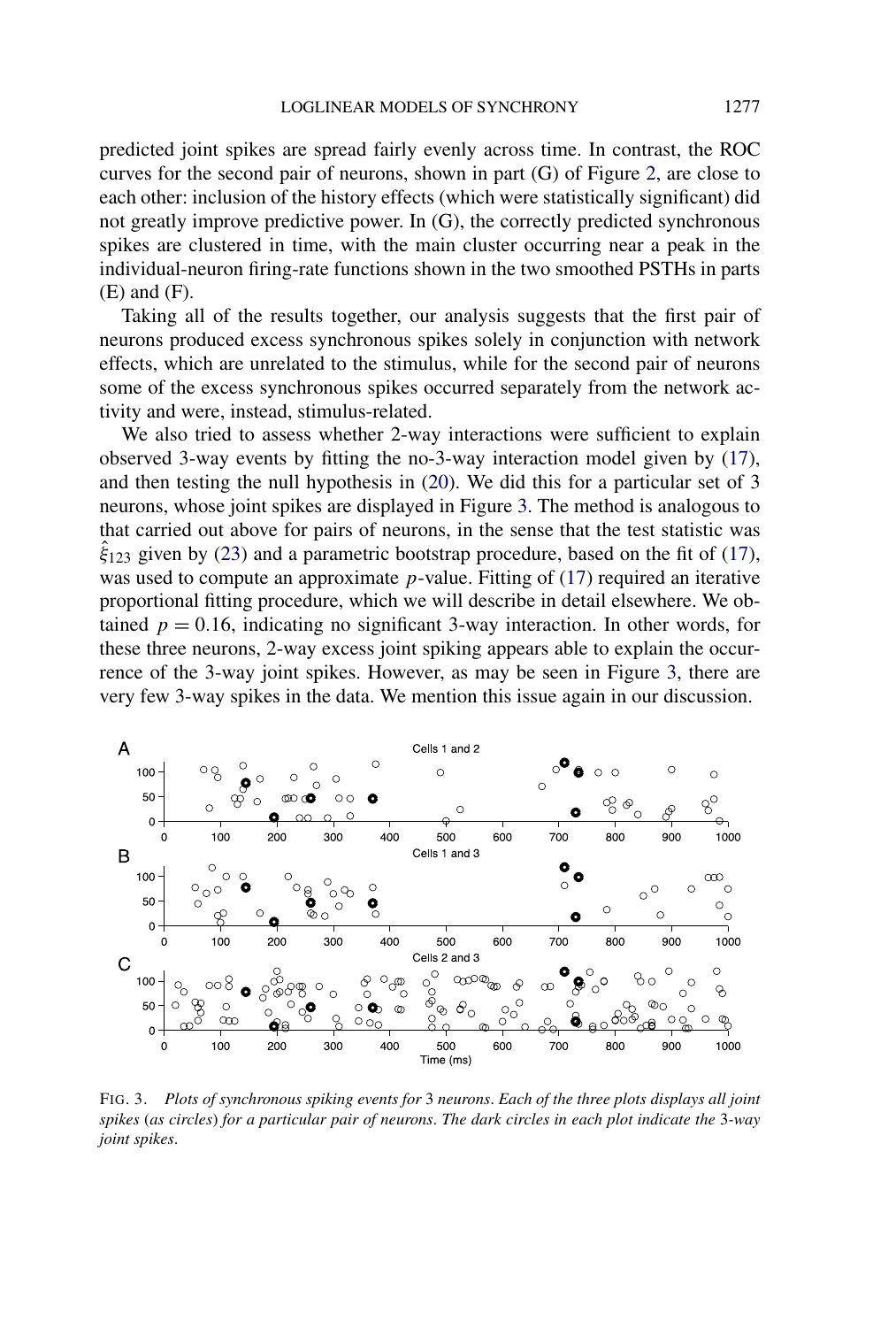**4. A marked point process framework.** In this section a class of marked point processes for modeling neural spike trains is briefly surveyed. These models take into account the possibility of two or more neurons firing in synchrony (i.e., at the same time). Consider an ensemble of *ν* neurons labeled 1 to *ν*. For  $T > 0$ , let *NT* denote the total number of spikes produced by this ensemble on the time interval  $[0, T)$  and let  $0 \leq s_1 < \cdots < s_{N_T} < T$  denote the specific spike times. For each  $j = 1, \ldots, N_T$ , we write  $(s_j, (i_1, \ldots, i_k))$  to denote the event that a spike was fired (synchronously) at time  $s_j$  by (and only by) the  $i_1, \ldots, i_k$  neurons. We observe that

(25) 
$$
\mathcal{H}_T = \{(s_1, \kappa_1), \ldots, (s_{N_T}, \kappa_{N_T}) : \kappa_j \in \mathcal{K}, j = 1, \ldots, N_T\}
$$

forms a marked point process on the interval  $[0, T)$  with K as the mark space satisfying

$$
\mathcal{K} \subseteq \{(i_1, ..., i_k): 1 \leq i_1 < \cdots < i_k \leq \nu, k = 1, ..., \nu\}.
$$

We follow Daley and Vere-Jones [\(2002\)](#page-29-0), page 249, and define the conditional intensity function of  $\mathcal{H}_T$  as

$$
\lambda(t, \kappa | \mathcal{H}_t)
$$
\n
$$
= \lambda(t, \kappa | \{ (s_1, \kappa_1), \ldots, (s_{N_t}, \kappa_{N_t}) \} )
$$
\n
$$
= \begin{cases}\n h_1(t) f_1(\kappa | t) & \forall 0 \le t \le s_1, \\
h_i(t | (s_1, \kappa_1), \ldots, (s_{i-1}, \kappa_{i-1})) f_i(\kappa | t; (s_1, \kappa_1), \ldots, (s_{i-1}, \kappa_{i-1})) \\
\forall s_{i-1} < t \le s_i, i = 2, \ldots, N_T, \\
h_{N_T+1}(t | (s_1, \kappa_1), \ldots, (s_{N_t}, \kappa_{N_T})) f_{N_T+1}(\kappa | t; (s_1, \kappa_1), \ldots, (s_{N_T}, \kappa_{N_T})) \\
\forall s_{N_T} < t < T,\n\end{cases}
$$

where  $h_1(\cdot)$  is the hazard function for the location of the first spike  $s_1, h_2(\cdot | (s_1, \kappa_1))$ the hazard function for the location of the second spike  $s_2$  conditioned by  $(s_1, \kappa_1)$ , and so on, while  $f_1(\cdot|t)$  is the conditional probability mass function of  $\kappa_1$  given *s*<sub>1</sub> = *t*, and so on. It is also convenient to write  $\lambda(t, \kappa | \varnothing) = \lambda(t, \kappa | \mathcal{H}_t)$  for all  $t < s<sub>1</sub>$ . The following proposition and its proof can be found in Daley and Vere-Jones [\(2002\)](#page-29-0), page 251.

**PROPOSITION 1.** Let  $\mathcal{H}_T$  be as in (25). Then the density of  $\mathcal{H}_T$  is given by  $p_{\lambda}(\mathcal{H}_T) = p_{\lambda}(\{(s_1, \kappa_1), \ldots, (s_{N_T}, \kappa_{N_T})\})$  $\Gamma_{\frac{N}{n}}^{N}$ 

$$
= \left[ \prod_{i=1}^{N_T} \lambda(s_i, \kappa_i | \mathcal{H}_{s_i}) \right] \exp \left[ - \sum_{\kappa \in \mathcal{K}} \int_0^T \lambda(t, \kappa | \mathcal{H}_t) dt \right].
$$

**5. Theoretical results: Marginal methods.** In this section we (i) provide a justification of the limiting statements in [\(6\)](#page-7-0) and (ii) generalize to higher-order models. We also note that lagged dependence can be accommodated within our framework, treating the case  $\nu = 2$ .

<span id="page-16-0"></span>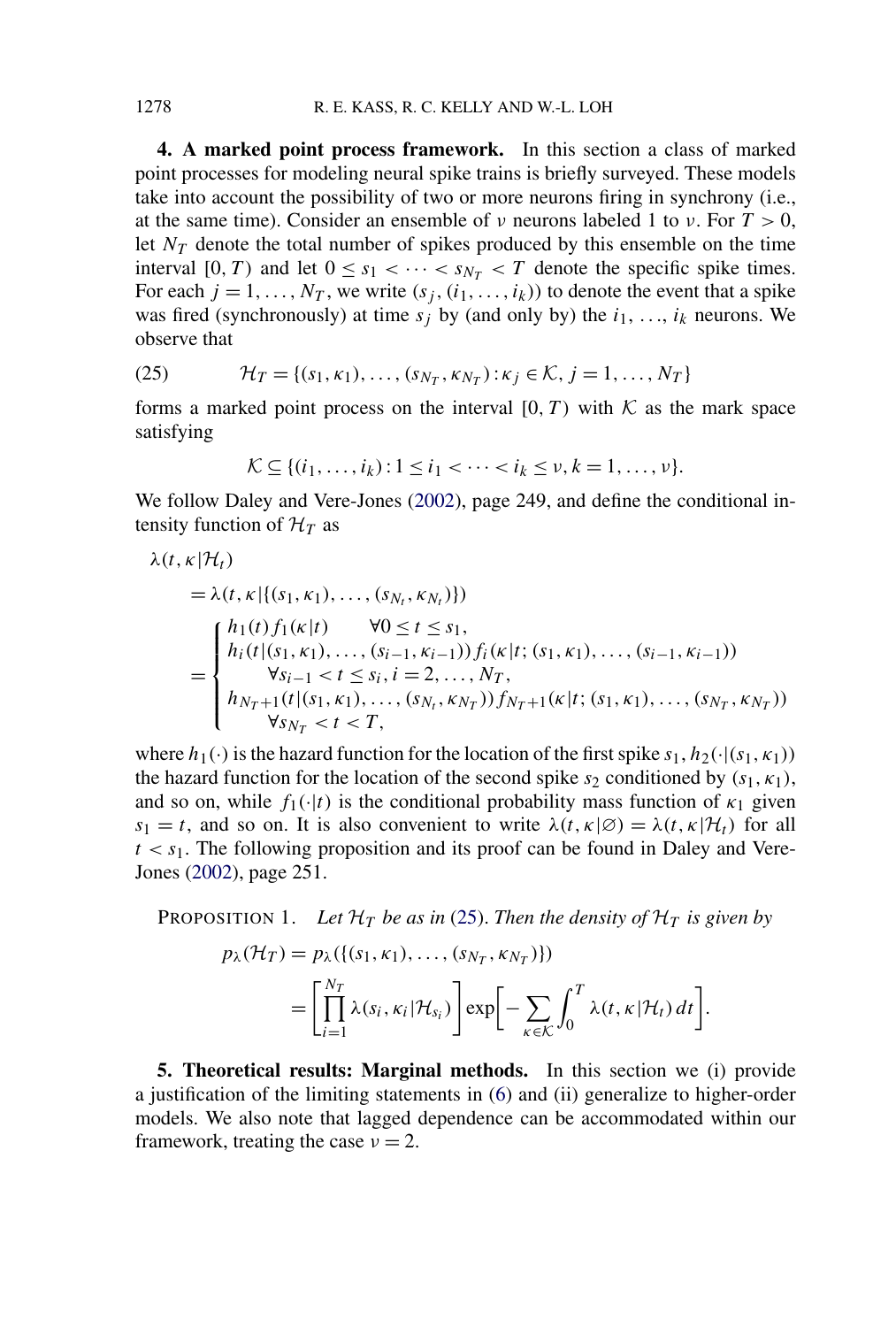<span id="page-17-0"></span>5.1. *Regular marked point process and loglinear modeling*. In this subsection we prove that the heuristic arguments of Section [2](#page-6-0) for marginal methods hold under mild conditions. Consider  $\nu > 1$  neurons labeled 1 to  $\nu$ . For  $T > 0$ , let  $N_T$ denote the total number of spikes produced by these *ν* neurons on the time interval [0*, T*) and let  $0 \le s_1 < \cdots < s_{N_T} < T$  denote the specific spike times. For each  $j = 1, \ldots, N_T$ , we write  $(s_j, (i_j))$  to represent the event that a spike was fired at time  $s_j$  by neuron  $i_j$  where  $i_j \in \{1, \ldots, \nu\}$ . We observe from Section [4](#page-16-0) that

$$
\mathcal{H}_T = \{ (s_1, (i_1)), \ldots, (s_{N_T}, (i_{N_T})) \}
$$

forms a marked point process on the interval  $[0, T)$  with mark space  $K =$  ${(1), \ldots, (\nu)}$ . Following the notation of Section [4,](#page-16-0) let  $\lambda(t, (i)|\mathcal{H}_t)$  denote the conditional intensity function of the point process  $\mathcal{H}_T$ . We assume that the following two conditions hold:

*Condition* (I). There exists a strictly positive refractory period for each neuron in that there exists a constant  $\theta > 0$  such that  $\lambda(t, (i)|\mathcal{H}_t) = 0$  if there exists some  $(s_i(i)) \in \mathcal{H}_t$  such that  $t - s \leq \theta, i \in \{1, \ldots, \nu\}.$ 

*Condition* (II). For each  $k \in \{0, ..., 2[T/\theta] - 1\}$  and  $i, i_1, ..., i_k \in \{1, ..., v\}$ , the conditional intensity function  $\lambda(t, (i)|\{(s_1, (i_1)), \ldots, (s_k, (i_k))\})$  is a continuously differentiable function in  $(s_1, \ldots, s_k, t)$  over the simplex  $0 \le s_1 \le \cdots \le s_k \le$  $t < T$ .

If  $\delta < \theta$ , then condition (I) implies that there is at most 1 spike from each neuron in a bin of width  $\delta$ . Conditions (I) and (II) also imply that the marked point process is regular in that (exactly) synchronous spikes occur only with probability 0. Theorem 1 below gives the limiting relationship between the bin probabilities of the induced discrete-time process and the conditional intensities of the underlying continuous-time marked point process.

THEOREM 1. *Suppose that conditions* (I) *and* (II) *hold*,  $1 \le i_1 < \cdots < i_k \le \nu$ *and*  $1 \leq k \leq v$ *. Then* 

$$
\lim_{\delta \to 0} \delta^{-k} P_{1,\dots,1}^{i_1,\dots,i_k}(t_m)
$$
\n
$$
= \frac{1}{k!} \sum_{j_1,\dots,j_k:\{j_1,\dots,j_k\}=\{i_1,\dots,i_k\}} E \prod_{l=1}^k [\lambda(t,(j_k)|\{(t,(j_1))\})
$$
\n
$$
\cup \dots \cup \{(t,(j_{k-1}))\} \cup \mathcal{H}_t)],
$$

*where*  $t_m = m\delta \rightarrow t$  *as*  $\delta \rightarrow 0$  *and*  $\lambda(t, (i_2) | \{(t, (i_1))\} \cup \mathcal{H}_t) = \lim_{t^* \rightarrow t^-} \lambda(t, t)$  $(i_2)$ |{ $(t^*, (i_1))$ } ∪  $\mathcal{H}_t$ , *etc. Here the expectation is taken with respect to*  $\mathcal{H}_t$ .

Theorem 1 validates the heuristics stated in [\(6\)](#page-7-0) where  $\nu = 2$ ,

$$
\lambda^{i}(t) = E[\lambda(t, (i)|\mathcal{H}_{t})],
$$
  

$$
\lambda^{1,2}(t) = \frac{1}{2} \sum_{1 \leq i_1 \neq i_2 \leq 2} E[\lambda(t, (i_2)|\{(t, (i_1))\} \cup \mathcal{H}_{t})\lambda(t, (i_1)|\mathcal{H}_{t})].
$$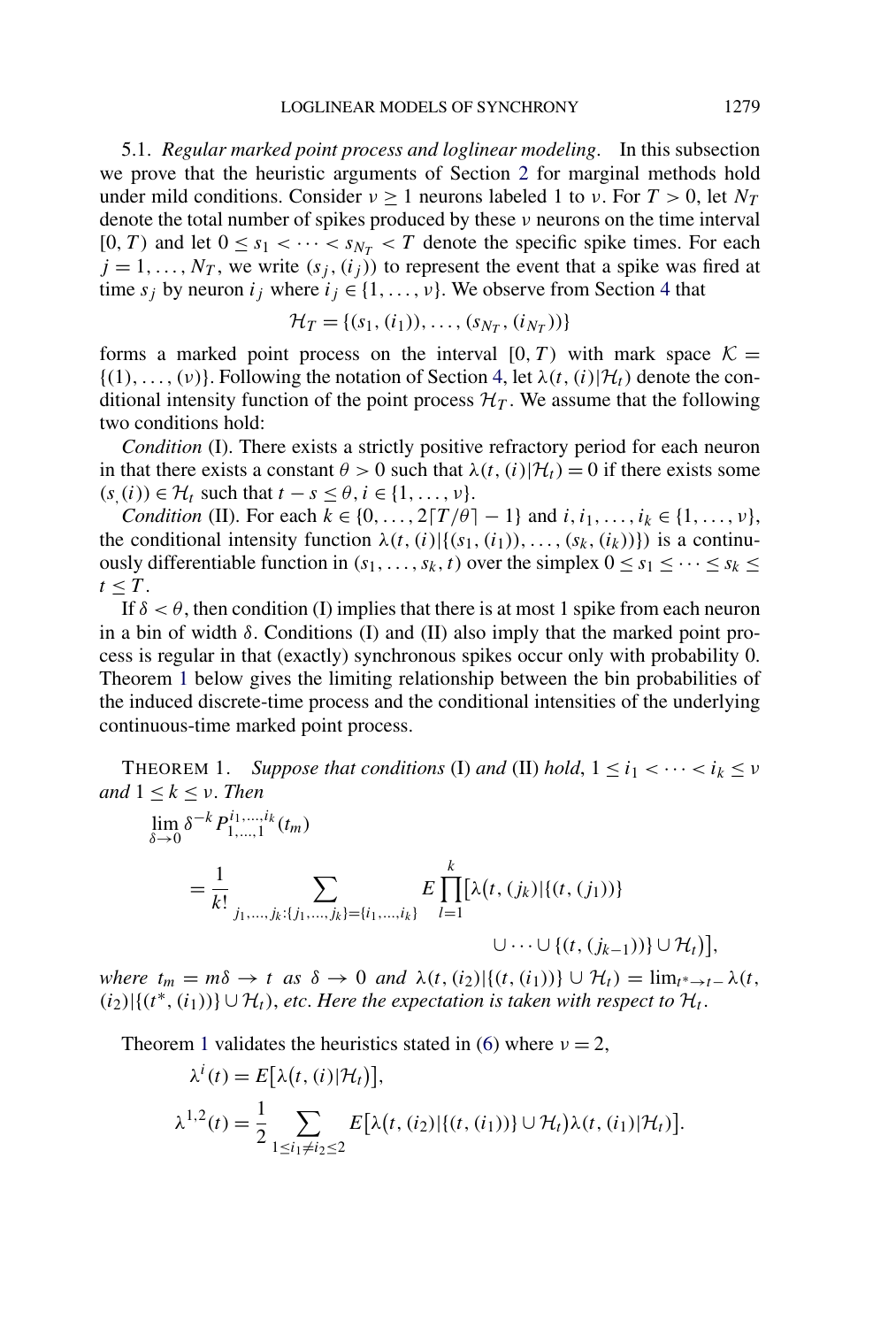Next we construct the discrete-time loglinear model induced by the above marked point process. First define recursively for  $t_m = m\delta$ ,

(26)  
\n
$$
\zeta_{\{i_1\}}(t_m) = \delta^{-1} P_1^{i_1}(t_m) \qquad \forall i_1 = 1, ..., \nu,
$$
\n
$$
\zeta_{\{i_1, i_2\}}(t_m) = \frac{\delta^{-2} P_{1,1}^{i_1, i_2}(t_m)}{\zeta_{\{i_1\}}(t_m) \zeta_{\{i_2\}}(t_m)} \qquad \forall 1 \le i_1 < i_2 \le \nu,
$$

*. .*

$$
\zeta_{\{i_1,\dots,i_k\}}(t_m) = \frac{\delta^{-k} P_{1,\dots,1}^{i_1,\dots,i_k}(t_m)}{\prod_{\Xi \subsetneq \{i_1,\dots,i_k\}} \zeta_{\Xi}(t_m)} \qquad \forall 1 \le i_1 < \dots < i_k \le \nu, 2 \le k \le \nu.
$$

We further define

$$
(27) \quad \xi_{\{i_1,\dots,i_k\}}(t) = \lim_{\delta \to 0} \zeta_{\{i_1,\dots,i_k\}}(t_m) \qquad \forall 1 \le i_1 < \dots < i_k \le \nu, \ 1 \le k \le \nu,
$$

where  $\lim_{\delta \to 0} t_m \to t$ , whenever the expression on the right-hand side of (27) is well defined. The following is an immediate corollary of Theorem [1.](#page-17-0)

COROLLARY 1. Let  $\xi_{\{i_1\}}(t)$  and  $\xi_{\{i_1,\ldots,i_k\}}(t)$  be as in (27). Then with the nota*tion and assumptions of Theorem* [1,](#page-17-0) *we have*

$$
\xi_{\{i_1\}}(t) = E[\lambda(t, (i_1)|\mathcal{H}_t)],
$$
  
\n
$$
\xi_{\{i_1,\dots,i_k\}}(t) = \left[k! \prod_{\Xi \subsetneq \{i_1,\dots,i_k\}} \zeta_{\Xi}(t)\right]^{-1}
$$
  
\n
$$
\times \sum_{\{j_1,\dots,j_k\} = \{i_1,\dots,i_k\}} E \prod_{l=1}^k [\lambda(t, (j_k)|\{(t, (j_l))\})
$$
  
\n
$$
\cup \dots \cup \{(t, (j_{k-1}))\} \cup \mathcal{H}_t)],
$$

*whenever the right-hand sides are well defined*.

It is convenient to define  $\tilde{P}^{1,...,v}_{0,...,0}(t_m) = 1$ . For  $a_1,...,a_v \in \{0, 1\}$  and not all 0, define  $\tilde{P}_{a_1,...,a_v}^{1,...,v}(t_m) = P_{1,...,1}^{i_1,...,i_k}(t_m)$  where  $i \in \{i_1,...,i_k\}$  if and only if  $a_i = 1$ . Then using the notation of (26), the corresponding loglinear model induced by the above marked point process is

$$
\log[\tilde{P}_{a_1,\ldots,a_\nu}^{1,\ldots,\nu}(t_m)]
$$
\n(28)\n
$$
= \log[P_{1,\ldots,1}^{i_1,\ldots,i_k}(t_m)]
$$
\n
$$
= \sum_{i=1}^{\nu} a_i \log[P_1^i(t_m)] + \sum_{\Xi \subseteq \{1,\ldots,\nu\} : |\Xi| \ge 2} \left(\prod_{j \in \Xi} a_j\right) \log[\zeta_{\Xi}(t_m)]
$$

<span id="page-18-0"></span>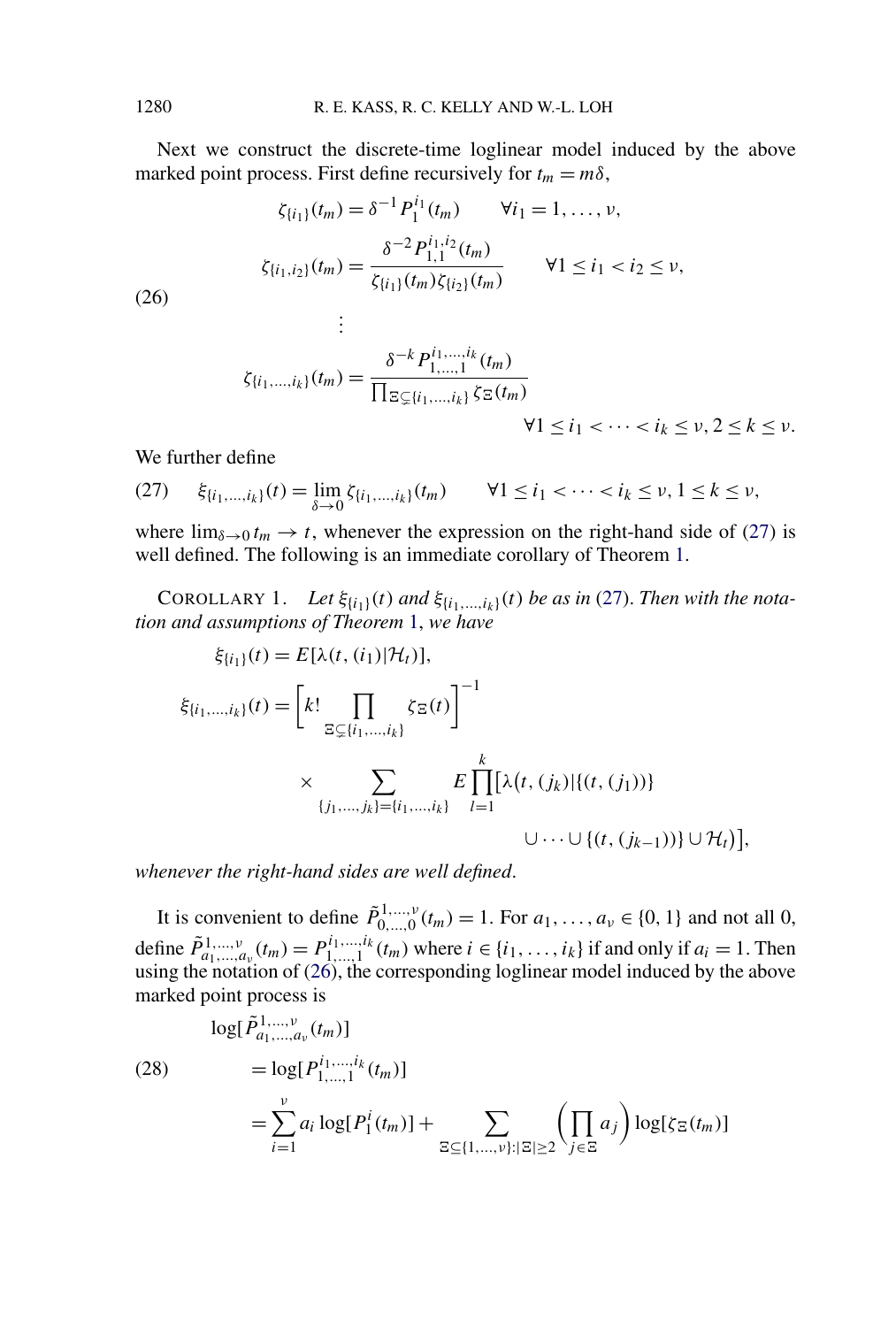<span id="page-19-0"></span>for all  $a_1, \ldots, a_v \in \{0, 1\}$  $a_1, \ldots, a_v \in \{0, 1\}$  $a_1, \ldots, a_v \in \{0, 1\}$ . Under conditions (I) and (II), Corollary 1 shows that  $\xi_{\mathcal{E}}(t) = \lim_{\delta \to 0} \zeta_{\mathcal{E}}(t_m)$  is continuously differentiable. This gives an asymptotic justification for smoothing the estimates of  $\zeta_{\mathbb{E}}$ ,  $\Xi \subseteq \{1, \ldots, \nu\}$ .

5.2. *Case of ν* = 2 *neurons with lag h*. This subsection considers the lag *h* case for two neurons labeled 1 and 2. Let *h*, *m* be integers such that  $0 \le m \le$  $m + h \leq T\delta^{-1} - 1$ . As in [\(1\)](#page-4-0), we write

$$
P_{a,b}^{1,2}(t_m, t_{m+h}) = P[X^2(t_{m+h}) = b, X^1(t_m) = a] \qquad \forall a, b \in \{0, 1\},
$$

where  $t_m = m\delta$  and  $t_{m+h} = (m+h)\delta$ . Analogous to Theorem [1,](#page-17-0) we have the following results for the lag case.

THEOREM 2. *Suppose conditions* (I) *and* (II) *hold*. *Then*

$$
\lim_{\delta \to 0} \frac{P_{1,1}^{1,2}(t_m, t_{m+h})}{\delta^2} = E\big[\lambda(t + \tau, (2) | \{(t, (1))\} \cup \mathcal{H}_{t+\tau}\big) \lambda(t, (1) | \mathcal{H}_t)\big],
$$

*where*  $t_{m+h} \to t + \tau$  *and*  $t_m \to t$  *as*  $\delta \to 0$  *for some constant*  $\tau > 0$ . *Here the expectation is taken with respect to*  $\mathcal{H}_{t+\tau}$  (*and hence also*  $\mathcal{H}_t$ ).

COROLLARY 2. Let  $\zeta(t_m, t_{m+h})$  be defined as in [\(5\)](#page-7-0). Then with the notation *and assumptions of Theorem* 2, *we have*

$$
(29) \quad \lim_{\delta \to 0} \zeta(t_m, t_{m+h})
$$
\n
$$
= \frac{E[\lambda(t + \tau, (2)|\{(t, (1))\} \cup \mathcal{H}_{t+\tau})\lambda(t, (1)|\mathcal{H}_t)]}{E[\lambda(t + \tau, (2)|\mathcal{H}_{t+\tau})]E[\lambda(t, (1)|\mathcal{H}_t)]} \qquad \forall 0 \le t < T - \tau,
$$

*whenever the right-hand side is well defined*.

We observe from conditions (I) and (II) that the right-hand side of (29) is continuously differentiable in *t*. Again this provides an asymptotic justification for smoothing the estimate of  $\zeta(t, t + \tau)$ , with respect to *t*, when  $\delta$  is small.

**6. Theoretical results: Conditional methods.** This section is analogous to Section [5,](#page-16-0) but treats the conditional case. We (i) provide a justification of the limiting statements in [\(9\)](#page-8-0) and (ii) generalize to higher-order models. We again also note that lagged dependence can be accommodated within our framework, treating the case  $v = 2$ .

6.1. *Synchrony and loglinear modeling*. This subsection considers  $v \ge 1$  neurons labeled 1 to *ν*. We model the spike trains generated by these neurons on [0*,T)* by a marked point process  $\mathcal{H}_T$  with mark space

$$
\mathcal{K} = \{(i_1, \ldots, i_k) : 1 \le i_1 < \cdots < i_k \le \nu, k = 1, \ldots, \nu\}.
$$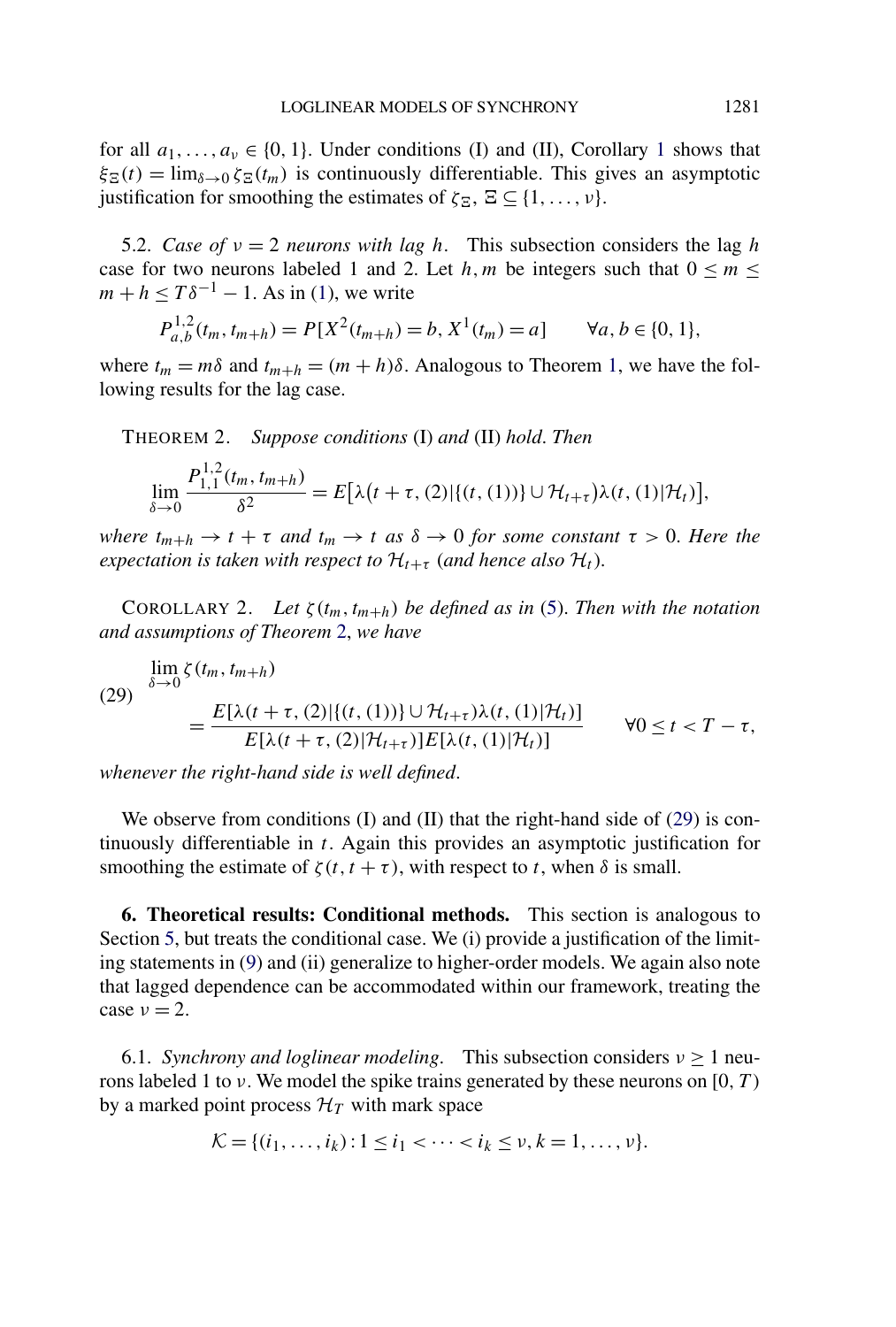Here, for example, the mark  $(i_1)$  denotes the event that neuron  $i_1$  (and only this neuron) spikes,  $(i_1, i_2)$  denotes the event that neuron  $i_1$  and neuron  $i_2$  (and only these two neurons) spike in synchrony (i.e., at the same time), and the mark *(*1*,...,ν)* denotes the event that all *ν* neurons spike in synchrony.

Let  $N_t$  denote the total number of spikes produced by these neurons on [0, t),  $0 < t \leq T$ , and let  $0 \leq s_1 < \cdots < s_{N_T} < T$  denote the specific spike times. For each  $j = 1, ..., N_T$ , let  $\kappa_j \in \mathcal{K}$  be the mark associated with  $s_j$ . Then  $\mathcal{H}_T$  can be expressed as

(30) 
$$
\mathcal{H}_T = \{(s_1, \kappa_1), \ldots, (s_{N_T}, \kappa_{N_T})\}.
$$

Given  $\mathcal{H}_t$ , we write

$$
\mathcal{H}_t^i = \{s : (s, \kappa) \in \mathcal{H}_t \text{ for some } \kappa = (i_1, \dots, i_k) \text{ such that } i \in \{i_1, \dots, i_k\}\}
$$
  

$$
\forall i = 1, \dots, \nu.
$$

 $\mathcal{H}_t^i$  denotes the spiking history of neuron *i* on [0, *t*). The conditional intensity function  $\lambda(t, \kappa | \mathcal{H}_t)$ ,  $t \in [0, T)$  and  $\kappa \in \mathcal{K}$ , of the marked point process  $\mathcal{H}_T$  is defined to be

(31)  

$$
\lambda(t, (i)|\mathcal{H}_t) = \lambda^i(t|\mathcal{H}_t^i) \qquad \forall t \in [0, T),
$$

$$
\lambda(t, (i_1, \dots, i_k)|\mathcal{H}_t) = \delta^{k-1} \gamma_{\{i_1, \dots, i_k\}}(t) \prod_{j=1}^k \lambda^{i_j}(t|\mathcal{H}_t^{i_j}) \qquad \forall t \in [0, T),
$$

where  $\delta > 0$  is a constant,  $\gamma_{\{i_1,\dots,i_k\}}(t)$ 's are functions depending only on *t* and the  $\lambda^{i}(t|\mathcal{H}_{t}^{i})$ 's are conditional intensity functions depending only on the spiking history of neuron *i*. We take  $\gamma_{\{i\}}(t)$  to be identically equal to 1.

From  $(31)$ , we note that the above marked point process model is not a single marked point process but rather a family of marked point processes indexed by *δ*. In the sequel, we let  $\delta \rightarrow 0$ . We further assume that the following two conditions hold:

*Condition* (III). There exists a strictly positive refractory period for each neuron in that there is a constant  $\theta > 0$  such that, for  $i = 1, \ldots, \nu$  and  $t \in [0, T)$ ,

 $\lambda^{i}$  (*t*| $\mathcal{H}_{t}^{i}$ ) = 0, if there exists some  $s \in \mathcal{H}_{t}^{i}$  such that  $t - s \leq \theta$ .

*Condition* (IV). For each  $k \in \{0, ..., T/\theta\} - 1\}$  and  $i \in \{1, ..., v\}$ ,  $\lambda^{i}(t | \{s_1,$  $\dots$ ,  $s_k$ }) is a continuously differentiable function in  $(s_1, \dots, s_k, t)$  over the simplex  $0 \leq s_1 \leq \cdots \leq s_k \leq t \leq T$ .

Following Section [2.2,](#page-8-0) we divide the time interval [0*,T)* into bins of width *δ*. For simplicity, we assume that *T* is a multiple of  $\delta$ . Let  $t_m = m\delta$  and  $X^i(t_m)$ , *m* = 0, ...,  $T\delta^{-1} - 1$ , be as in Section [1.](#page-0-0) If  $\overline{X}^i(t_l) = 1$  for all  $l \in \{l_1, ..., l_k\}$ , and  $X^{i}(t_{l}) = 0$  otherwise, for some subset  $0 \leq l_{1} < \cdots < l_{k} \leq m - 1$ , we write

(32) 
$$
\bar{\mathcal{H}}_{t_m}^i = \{t_{l_1}, \ldots, t_{l_k}\}, \qquad \bar{\mathcal{H}}_{t_m} = (\bar{\mathcal{H}}_{t_m}^1, \ldots, \bar{\mathcal{H}}_{t_m}^{\nu}).
$$

<span id="page-20-0"></span>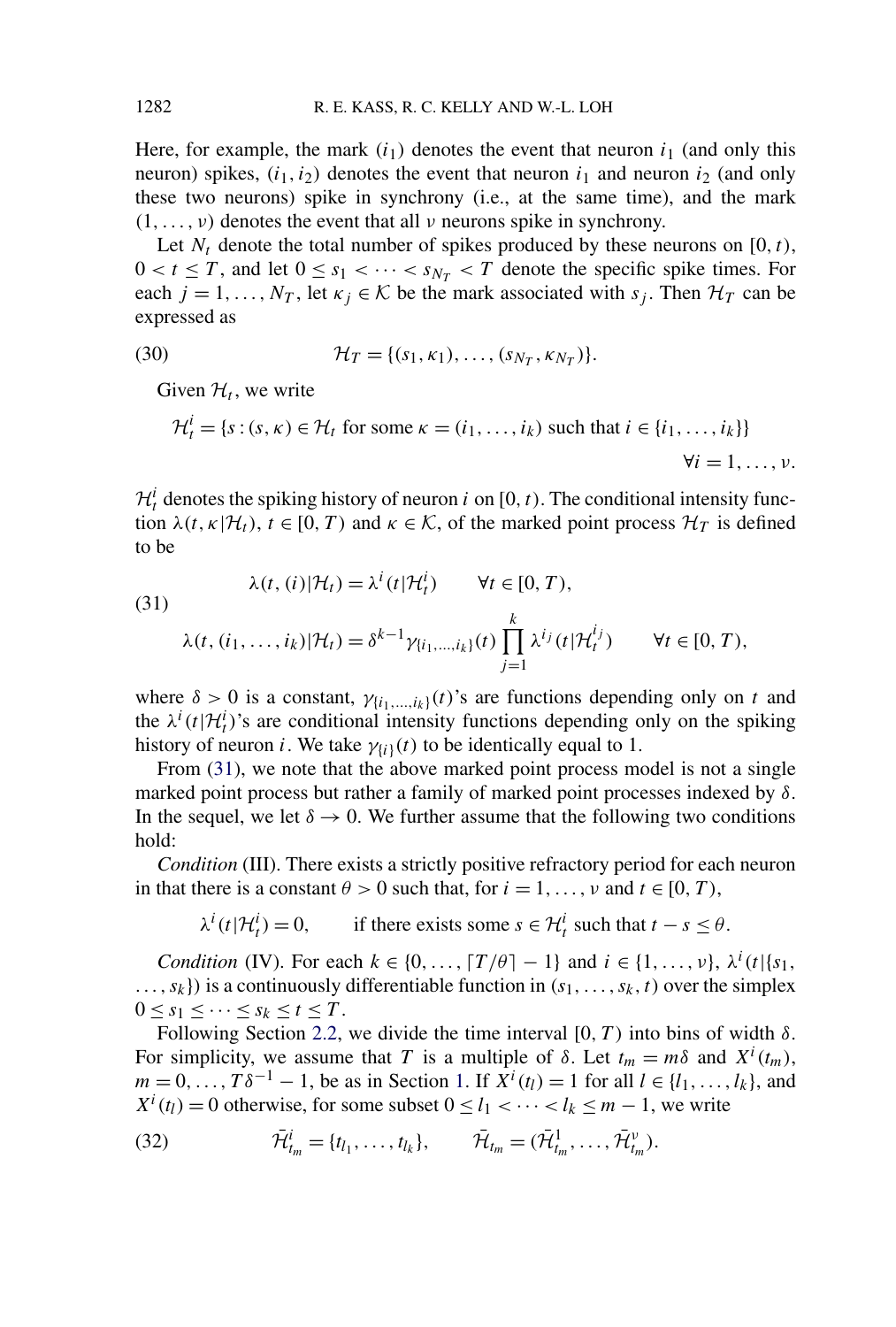<span id="page-21-0"></span>It should be observed that although the above definitions of  $\mathcal{H}_{t_m}^i$  and  $\bar{\mathcal{H}}_{t_m}$  differ from those given in Section [1.2,](#page-4-0) they are equivalent. We note that the conditional intensity functions  $\lambda(t, (i_1, \ldots, i_k)|\mathcal{H}_t)$  in [\(31\)](#page-20-0) depend on the bin width  $\delta$ . This is necessary in order to preserve the natural hierarchical sparsity conditions given by

$$
\sup_{m=0,\dots,T\delta^{-1}-1} P[X^{i_1}(t_m) = 1,\dots,X^{i_k}(t_m) = 1] = O(\delta^k),
$$

as  $\delta \to 0$  for all  $1 \leq i_1 < \cdots < i_k \leq \nu, 1 \leq k \leq \nu$ .

THEOREM 3. *Consider the marked point process*  $H_T$  *as in* [\(30\)](#page-20-0) with condi*tional intensity function satisfying* [\(31\)](#page-20-0). *Then under conditions* (III) *and* (IV), *we have*

$$
P_1^i(t_m|\bar{\mathcal{H}}_{t_m}) = \delta \lambda^i(t_m|\bar{\mathcal{H}}_{t_m}^i) + O(\delta^2),
$$
  

$$
P_{1,1}^{i_1,i_2}(t_m|\bar{\mathcal{H}}_{t_m}) = \delta^2 [1 + \gamma_{\{i_1,i_2\}}(t_m)] \prod_{j=1}^2 [\lambda^{i_j}(t_m|\bar{\mathcal{H}}_{t_m}^{i_j})] + O(\delta^3),
$$

*and in general*,

$$
P_{1,\ldots,1}^{i_1,\ldots,i_k}(t_m|\mathcal{H}_{t_m})
$$
  
=  $\delta^k \left\{ \sum_{j=1}^k \sum_{\Xi_1,\ldots,\Xi_j:\text{all disjoint and nonempty},\cup\Xi_j=\{i_1,\ldots,i_k\}} \prod_{l=1}^j \gamma_{\Xi_l}(t_m) \right\}$   
 $\times \prod_{\ell=1}^k [\lambda^{i_\ell}(t_m|\mathcal{H}_{t_m}^{i_\ell})] + O(\delta^{k+1})$ 

*for sufficiently small*  $\delta$  *where*  $\bar{\mathcal{H}}_{t_m}$  *and*  $\bar{\mathcal{H}}_{t_m}^i$  *are defined by [\(32\)](#page-20-0).* 

The following is an immediate corollary of Theorem 3. It gives an asymptotic justification for equation [\(8\)](#page-8-0) in Section [2.2.](#page-8-0)

COROLLARY 3. *With the notation and assumptions of Theorem* 3, *we have for*  $\nu = 2$ ,

$$
P_{1,1}^{1,2}(t_m|\bar{\mathcal{H}}_{t_m}) = \zeta(t_m) P_1^1(t_m|\bar{\mathcal{H}}_{t_m}^1) P_1^2(t_m|\bar{\mathcal{H}}_{t_m}^2) + O(\delta^3)
$$

*for sufficiently small*  $\delta > 0$  *uniformly over*  $\bar{\mathcal{H}}_{t_m}^i$ ,  $m = 0, \ldots, T\delta^{-1} - 1$  *where*  $\zeta(t_m) = 1 + \gamma_{\{1,2\}}(t_m).$ 

We now use Theorem 3 to construct a loglinear model (for the above spike train data) whose higher-order coefficients are asymptotically independent of past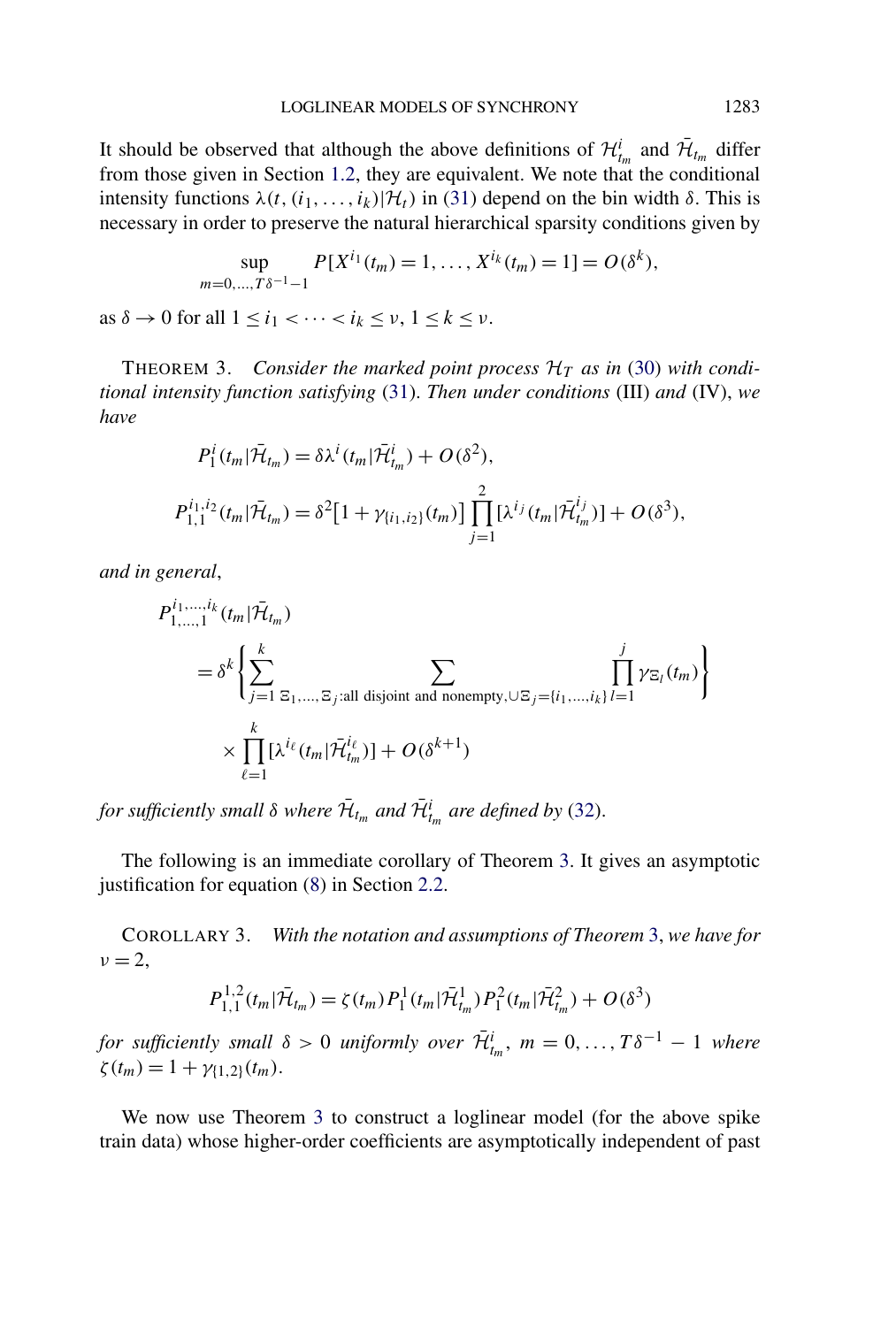spiking history. First define recursively

(33)  
\n
$$
\zeta_{\{i_1\}}(t_m|\bar{\mathcal{H}}_{t_m}) = \delta^{-1} P_1^{i_1}(t_m|\bar{\mathcal{H}}_{t_m}) \qquad \forall i_1 = 1, ..., \nu,
$$
\n
$$
\zeta_{\{i_1, i_2\}}(t_m|\bar{\mathcal{H}}_{t_m}) = \frac{\delta^{-2} P_{1,1}^{i_1, i_2}(t_m|\bar{\mathcal{H}}_{t_m})}{\zeta_{\{i_1\}}(t_m|\bar{\mathcal{H}}_{t_m})\zeta_{\{i_2\}}(t_m|\bar{\mathcal{H}}_{t_m})} \qquad \forall 1 \le i_1 < i_2 \le \nu,
$$
\n
$$
\vdots
$$

$$
\zeta_{\{i_1,\dots,i_k\}}(t_m|\bar{\mathcal{H}}_{t_m}) = \frac{\delta^{-k} P^{i_1,\dots,i_k}_{1,\dots,1}(t_m|\bar{\mathcal{H}}_{t_m})}{\prod_{\Xi \subsetneq \{i_1,\dots,i_k\}} \zeta_{\Xi}(t_m|\bar{\mathcal{H}}_{t_m})} \qquad \forall 1 \leq i_1 < \dots < i_k \leq \nu.
$$

It follows from Theorem [3](#page-21-0) and (33) that for sufficiently small *δ*,

$$
\zeta_{\{i_1\}}(t_m | \mathcal{H}_{t_m}) = \lambda^{i_1}(t_m | \mathcal{H}_{t_m}^{i_1}) + O(\delta) \qquad \forall i_1 = 1, ..., \nu,
$$
  
\n
$$
\zeta_{\{i_1, i_2\}}(t_m | \mathcal{H}_{t_m}) = 1 + \gamma_{\{i_1, i_2\}}(t_m) + O(\delta) \qquad \forall 1 \le i_1 < i_2 \le \nu,
$$
  
\n
$$
\vdots
$$
  
\n
$$
\zeta_{\{i_1, ..., i_k\}}(t_m | \mathcal{H}_{t_m})
$$
  
\n
$$
= \frac{\sum_{j=1}^k \sum_{\Xi_1, ..., \Xi_j \text{ call disjoint and nonempty}, \cup \Xi_j = \{i_1, ..., i_k\}} \prod_{l=1}^j \gamma_{\Xi_l}(t_m)}{\prod_{\Xi \subsetneq \{i_1, ..., i_k\} : |\Xi| \ge 2} \zeta_{\Xi}(t_m | \mathcal{H}_{t_m})} + O(\delta)
$$

whenever  $1 \le i_1 < \cdots < i_k \le \nu$  and  $k \ge 2$ , assuming that terms on the righthand side are well defined. The practical importance of these results lies in the fact that the coefficients  $\zeta_{\{i_1,\dots,i_k\}}(t_m|\mathcal{H}_{t_m})$  with  $k \geq 2$  are asymptotically (as  $\delta \to 0$ ) independent of  $\bar{\mathcal{H}}_{t_m}$ , the spiking history of the neurons. It is convenient to define  $\tilde{P}_{0,...,0}^{1,...,v}(t_m | \tilde{\mathcal{H}}_{t_m}) = 1$ . For  $a_1,...,a_v \in \{0, 1\}$  and not all 0, define  $\tilde{P}^{1, ..., \nu}_{a_1, ..., a_{\nu}}(t_m | \tilde{\mathcal{H}}_{t_m}) = P^{i_1, ..., i_k}_{1, ..., 1}(t_m | \tilde{\mathcal{H}}_{t_m})$  where  $i \in \{i_1, ..., i_k\}$  if and only if  $a_i = 1$ . Then the induced loglinear model is

(34) 
$$
\log[\tilde{P}_{a_1,...,a_v}^{1,...,v}(t_m|\bar{\mathcal{H}}_{t_m})]
$$
  
= 
$$
\sum_{i=1}^{v} a_i \log[P_1^i(t_m|\bar{\mathcal{H}}_{t_m})] + \sum_{\Xi \subseteq \{1,...,v\}: |\Xi| \ge 2} \left(\prod_{j \in \Xi} a_j\right) \log[\zeta_{\Xi}(t_m|\bar{\mathcal{H}}_{t_m})]
$$

for all  $a_1, \ldots, a_\nu \in \{0, 1\}$  where the second term on the right-hand side of (34) is asymptotically (as  $\delta \rightarrow 0$ ) independent of the spiking history  $\mathcal{H}_{t_m}$ .

6.2.  $v = 2$  *neurons with time-delayed synchrony*. This subsection considers  $\nu = 2$  neurons labeled 1, 2 and let  $\tau > 0$  be a constant denoting the spike lag. We model the spike train generated by the two neurons on [0*,T)* by a marked point process  $H_T$  as in [\(25\)](#page-16-0) with mark space  $K = \{(1), (2), (1, 2)\}$ . The marks (1), (2) are interpreted as before as isolated (i.e., nonsynchronous) spikes. However, now

<span id="page-22-0"></span>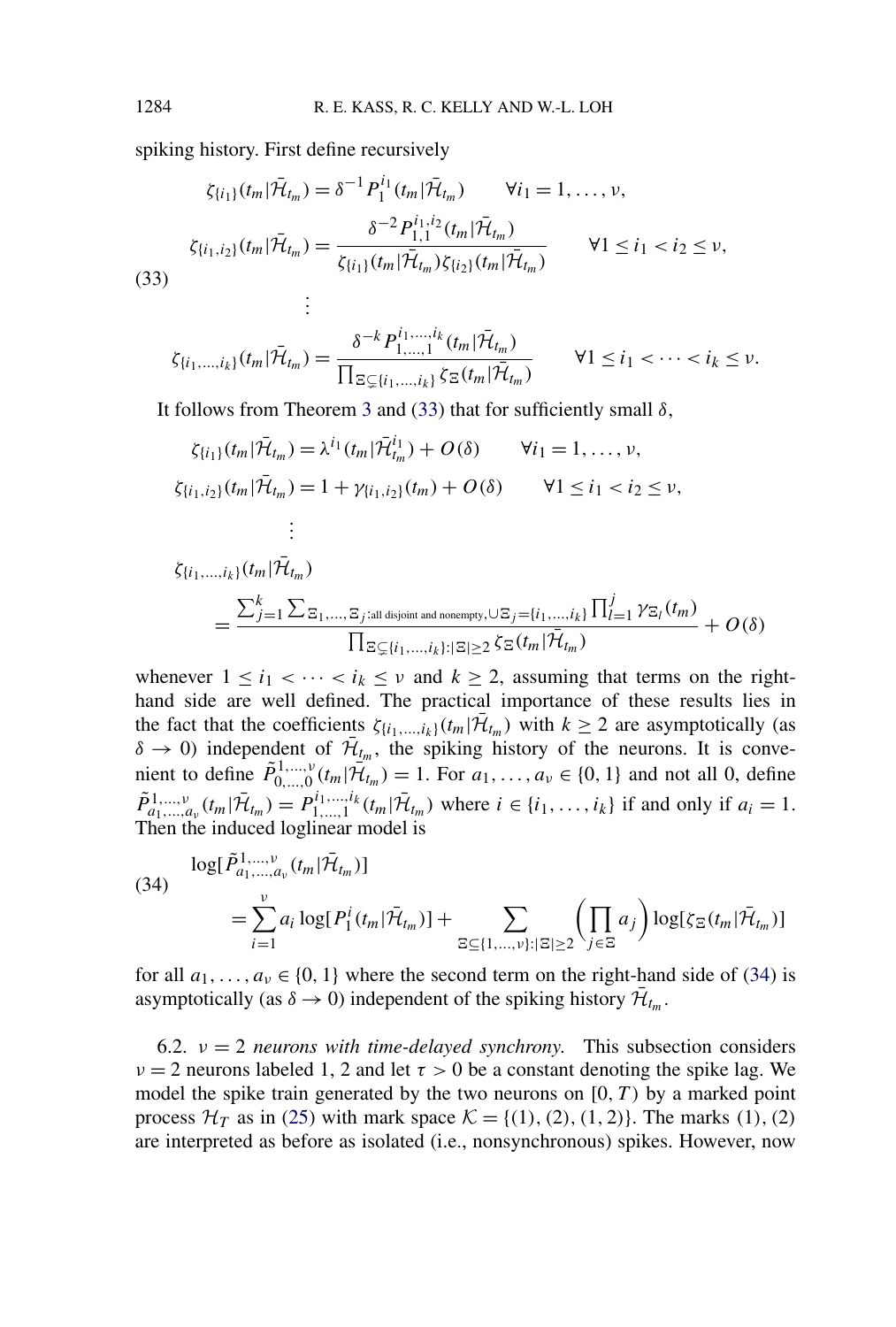<span id="page-23-0"></span>*(*1*,* 2*)* is interpreted to be neuron 1 spiking first and then neuron 2 spiking second after a delay of  $\tau$  time units. The mark  $(1, 2)$  is used to model a precise timedelayed synchronous spiking of lag *τ* between the 2 neurons.

Let  $N_T$  denote the number of times the three marks occur on [0, T) and  $s_1$  <  $\cdots < s_{N_T}$  be the specific spike times. For each  $j = 1, \ldots, N_T$ , let  $\kappa_j \in \mathcal{K}$  be the mark associated with *s<sub>j</sub>*. Then  $\mathcal{H}_t$  can be decomposed into  $(\mathcal{H}_t^1, \mathcal{H}_{t+\tau}^2)$ , where

(35) 
$$
\mathcal{H}_t^1 = \{s : (s, \kappa) \in \mathcal{H}_t \text{ where } \kappa \in \{(1), (1, 2)\}\},\newline \mathcal{H}_{t+\tau}^2 = \{s : (s, \kappa) \in \mathcal{H}_{t+\tau} \text{ where } \kappa \in \{(2), (1, 2)\}\}.
$$

To be definite,  $(s, \kappa) = (s, (1, 2))$  means neuron 1 spikes at time *s* and neuron 2 spikes at time  $s + \tau$ . The conditional intensity function  $\lambda(t, \kappa | \mathcal{H}_t)$ ,  $t \in [0, T)$  and  $\kappa \in \mathcal{K}$ , of the marked point process  $\mathcal{H}_T$  is defined to be

(36)  
\n
$$
\lambda(t, (i)|\mathcal{H}_t) = \lambda^i(t|\mathcal{H}_t^i) \qquad \forall i = 1, 2, t \in [0, T),
$$
\n
$$
\lambda(t, (1, 2)|\mathcal{H}_t) = \delta \gamma(t, t + \tau) \lambda^1(t|\mathcal{H}_t^1) \lambda^2(t + \tau|\mathcal{H}_{t+\tau}^2) \qquad \forall t \in [0, T),
$$

where  $\delta > 0$  is a constant,  $\gamma(t, t + \tau)$  is a continuously differentiable function in *t* on the interval  $0 \le t \le T - \tau$ , and  $\lambda^1(t|\mathcal{H}_t^1)$ ,  $\lambda^2(t+\tau|\mathcal{H}_{t+\tau}^2)$  are conditional intensity functions depending only on the spiking history of neuron 1 up to time *t* and on the spiking history of neuron 2 up to time  $t + \tau$ , respectively.

As in Section [1,](#page-0-0) we divide the time interval  $[0, T)$  into bins of width  $\delta > 0$ . Let  $\bar{\mathcal{H}}_{t_m} = (\bar{\mathcal{H}}_{t_m}^1, \bar{\mathcal{H}}_{t_{m+h}}^2)$  be as in [\(32\)](#page-20-0) where, for simplicity, we assume that  $\delta$  is chosen such that *m, h* are integers satisfying  $0 \le m \le m + h \le T\delta^{-1} - 1$  and  $t_{m+h} = t_m + \tau$ . Recall that, by definition,

$$
P_1^i(t_m|\bar{\mathcal{H}}_{t_m}^i) = P(X^i(t_m) = 1|\bar{\mathcal{H}}_{t_m}^i),
$$
  

$$
P_{1,1}^{1,2}(t_m, t_{m+h}|\bar{\mathcal{H}}_{t_m}) = P(X^1(t_m) = 1, X^2(t_{m+h}) = 1|\bar{\mathcal{H}}_{t_m}).
$$

THEOREM 4. *Consider the marked point process*  $H_T$  *as in* (35) with condi*tional intensity function satisfying* (36). Let *m*, *h be integers satisfying*  $0 \le m \le$  $m + h \leq T\delta^{-1} - 1$  *and*  $t_{m+h} = t_m + \tau$ . *Then under conditions* (III) *and* (IV), *we have*

$$
P_{1,1}^{1,2}(t_m, t_{m+h}|\mathcal{H}_{t_m}) = \delta^2[\gamma(t_m, t_{m+h}) + 1]P_1^1(t_m|\mathcal{H}_{t_m}^1)P_1^2(t_{m+h}|\mathcal{H}_{t_{m+h}}^2) + O(\delta^3)
$$

*for sufficiently small δ*.

The practical significance of Theorem 4 is that  $\gamma(t_m, t_{m+h})$  does not depend on the spiking history of the 2 neurons. This implies that a statistic based on  $\gamma$  can be constructed to test the null hypothesis  $H_0$  that there is no time-delayed spiking synchrony at lag  $\tau$  between the 2 neurons.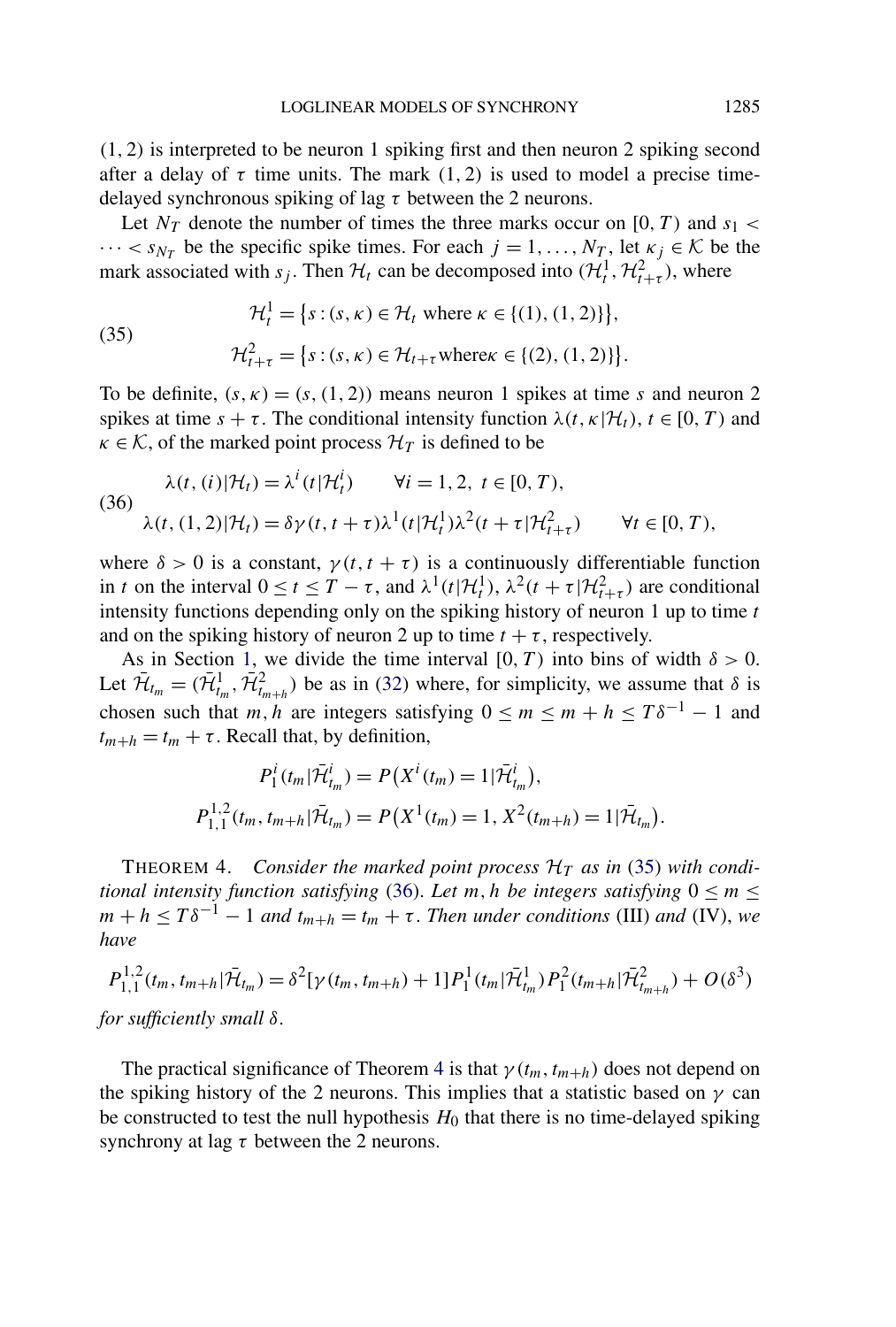<span id="page-24-0"></span>**7. Discussion.** We have described an approach to assessing spike train synchrony using loglinear models for multiple binary time series. We tried to motivate the application of loglinear modeling technology in Section [1,](#page-0-0) emphasizing two features of individual neural response: stimulus-induced nonstationarity that remains time-locked across trials, and within-trial effects that are history-dependent, with timing that varies across trials. These were incorporated into the models by including for individual neurons both time-varying marginal effects, which stay the same across trials, and history-dependent terms; interaction terms were treated separately. In Section [3](#page-12-0) we presented results for two pairs of neurons. For both pairs there was evidence of excess synchronous spiking beyond that explained by stimulus-induced changes in individual-neuron firing rates. In one pair, network activity, represented as history dependence, was sufficient to account for excess synchronous spiking, but the other pair displayed excess synchronous spiking that remained highly statistically significant even after network effects were incorporated, indicating stimulus-related synchrony. Our theoretical results provided a continuous-time point process foundation for the methods, justifying both our use of smoothing and our derivation of the excess-synchrony estimators  $\hat{\zeta}$  and  $\hat{\zeta}_H$ .

Assessment of synchrony via continuous-time loglinear models is closely related to the unitary-event analysis of Grün, Diesmann and Aertsen [\(2002a,](#page-29-0) [2002b\)](#page-29-0). Unitary event analysis assumes each neuron follows a locally-stationary Poisson process, which has been shown to be somewhat conservative in the sense of providing inflated *p*-values in the presence of non-Poisson history dependence. Its main purpose is to identify stimulus-locked excess synchrony. Because the loglinear models could be viewed as generalizations of locally-stationary Poisson models, they could extend unitary-event analysis to cases in which it seems desirable to account more explicitly for stimulus and history effects. This is a topic for future research.

We also provided an example of testing for 3-way interaction. The results we gave in Section [3](#page-12-0) for a particular triple of neurons indicated no evidence of excess 3-way joint spiking above that explained by 2-way joint spiking. A systematic finding along these lines, examining large numbers of neurons, would be consistent with findings of Schneidman et al. [\(2006\)](#page-29-0). However, as may be seen from Figure [3,](#page-15-0) 3-way joint spikes are very sparse. A careful study of the power to detect 3-way joint spiking in contexts like the one considered here could be quite helpful. We plan to carry out such a study and report it elsewhere.

We have restricted history effects to individual neurons by assuming, first, that each neuron's history excludes past spiking of the other neurons under consideration and, second, that the interaction effects are independent of history. This greatly simplifies the modeling and avoids confounding the interaction effects with crossneuron effects. While it would be possible, in principle (by modifying the hierarchical sparsity condition), to allow history-dependence within interaction effects, we see no practical benefit of doing so. With the two additional, highly plausible assumptions used here, we get both tractable discrete-time methods and a sense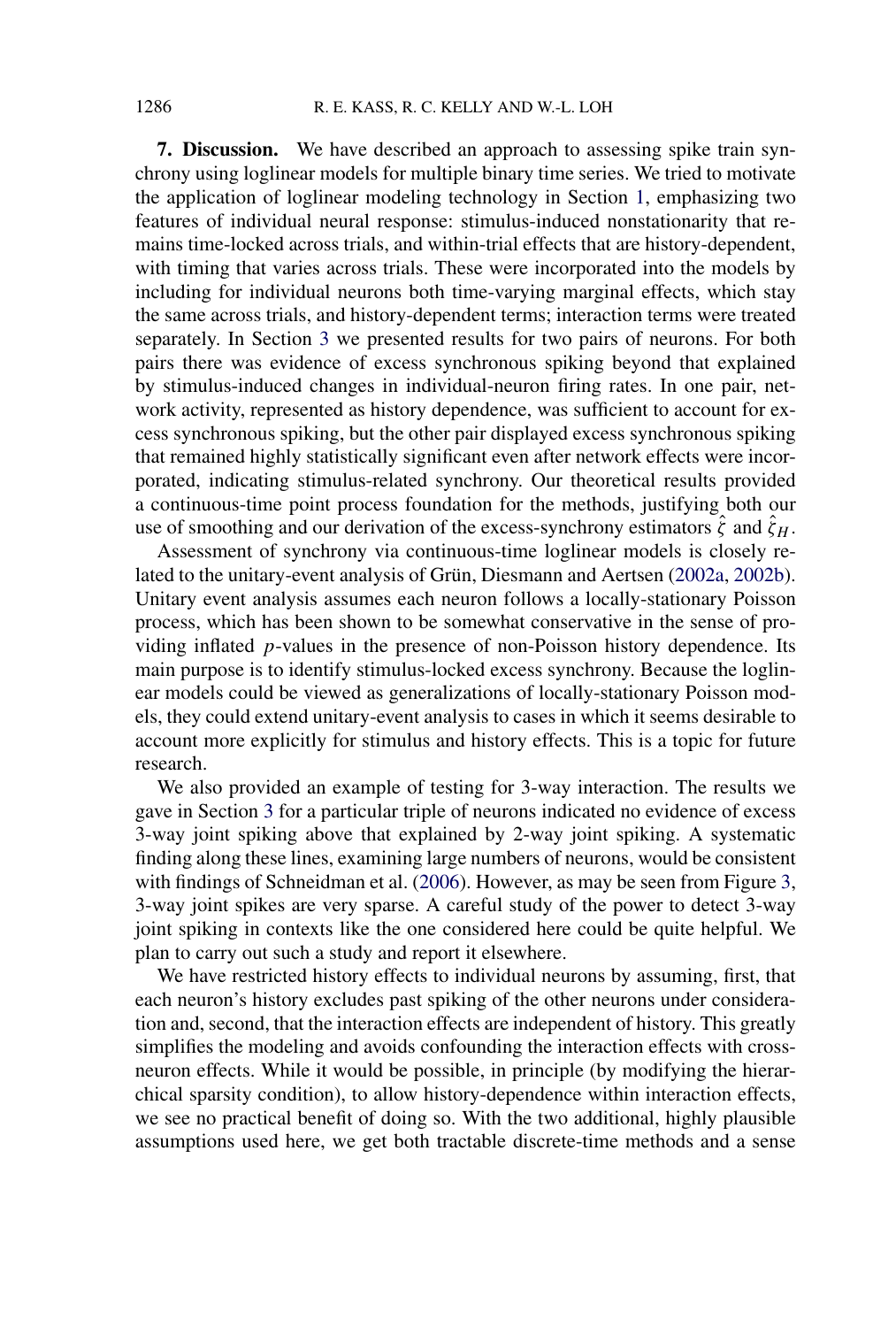<span id="page-25-0"></span>in which the methods may be understood in continuous time. A key element of our formalism is the requirement of hierarchical sparsity, as in the special case of equation [\(10\)](#page-8-0) and more generally in Section [6.1](#page-19-0) (preceding Theorem [3\)](#page-21-0). This corresponds to the practical reality that two-way synchronous spikes are rare, as in Figure [2,](#page-13-0) and three-way spikes are even rarer, as in Figure [3.](#page-15-0) Some form of sparsity seems to us essential. [After our article was accepted we became aware that Solo [\(2007\)](#page-30-0) had attempted to develop likelihoods for point processes having synchronous events, but because his approach does not incorporate sparsity we have been unable to understand how it could be used in the kind of applications we have described here.] It is somewhat inelegant to have a sequence of marked processes (indexed by  $\delta$ ), but this appears to be the best that can be achieved by starting with very natural discrete-time loglinear models. An alternative would be to use more standard point process models with short time-scale cross-neuron effects. Presumably, similar results could be obtained, but the relationship between these different approaches is also a subject for future research. A quite different technology involves permutation-style assessment via "dithering" or "jittering" of individual spike times [cf. Geman et al. [\(2010\)](#page-29-0), Grün [\(2009\)](#page-29-0)]. Synchrony is one of the deep topics in computational neuroscience and its statistical identification is subtle for many reasons, including inaccuracies in reconstruction of spike timing from the complicated mixture of neural signals picked up by the recording electrodes [e.g., Harris et al. [\(2000\)](#page-29-0), Ventura [\(2009\)](#page-30-0)]. It is likely that multiple approaches will be needed to grapple with varying neurophsyiological circumstances.

### APPENDIX

PROOF OF THEOREM [1.](#page-17-0) For simplicity, we shall consider only the case for  $\nu = 2$ . The proof for other values of  $\nu$  is similar though more tedious. We observe from Proposition [1](#page-16-0) that

$$
\frac{P_{1,0}^{1,2}(t_m)}{\delta} = \frac{1}{\delta} \sum_{k=0}^{2\lceil T/\theta \rceil} \sum_{i_1,\dots,i_k \in \{1,2\}} \int_0^{t_m} \dots \int_{s_{k-1}}^{t_m} \int_{t_m}^{t_{m+1}} d^{(n+1)}(37)
$$
\n
$$
\lambda(s_{k+1}, (1) | \{(s_1, (i_1)), \dots, (s_k, (i_k))\})
$$
\n
$$
\times \left[ \prod_{l=1}^k \lambda(s_l, (i_l) | \{(s_1, (i_1)), \dots, (s_{l-1}, (i_{l-1}))\}) \right]
$$
\n
$$
\times e^{-\sum_{j=1}^2 \int_0^{t_{m+1}} \lambda(w,(j) | \mathcal{H}_w) dw} ds_{k+1} ds_k \cdots ds_1.
$$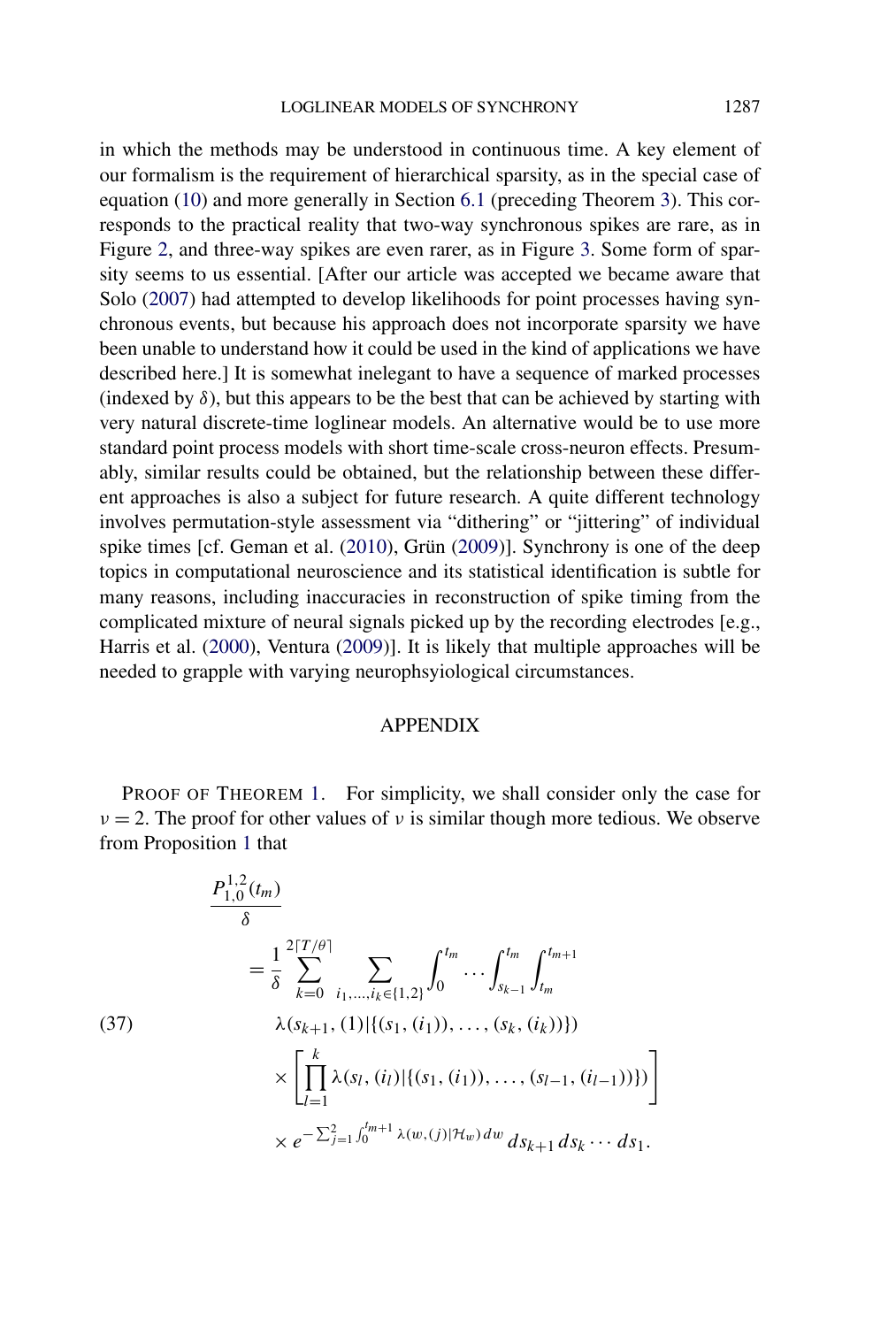Condition (I) implies that the summations  $\sum_k \sum_{i_1,\dots,i_k \in \{1,2\}}$  in [\(37\)](#page-25-0) contain a finite number of summands. Hence, letting  $\delta \rightarrow 0$ , the right-hand side of [\(37\)](#page-25-0) equals

$$
\sum_{k=0}^{2\lceil T/\theta \rceil} \sum_{i_1,\dots,i_k \in \{1,2\}} \lim_{\delta \to 0} \frac{1}{\delta} \int_0^{t_m} \dots \int_{s_{k-1}}^{t_m} \int_{t_m}^{t_{m+1}} \lambda(s_{k+1}, (1) | \{(s_1, (i_1)), \dots, (s_k, (i_k))\})
$$
  
(38) 
$$
\times \left[ \prod_{l=1}^k \lambda(s_l, (i_l) | \{(s_1, (i_1)), \dots, (s_{l-1}, (i_{l-1}))\}) \right]
$$

$$
\times e^{-\sum_{j=1}^2 \int_0^{t_m+1} \lambda(w, (j) | \mathcal{H}_w) dw} ds_{k+1} ds_k \cdots ds_1.
$$

Using Condition (II) and the Taylor expansion, we have

$$
\lambda(s_{k+1}, (1)|\{(s_1, (i_1)), \ldots, (s_k, (i_k))\})
$$
  
=  $\lambda(t_m, (1)|\{(s_1, (i_1)), \ldots, (s_k, (i_k))\}) + O(\delta),$ 

uniformly over  $t_m \leq s_{k+1} \leq t_{m+1}$ ,  $0 \leq s_1 \leq \cdots \leq s_k \leq t_m$ . Consequently, (38) equals

$$
\sum_{k=0}^{2\lceil T/\theta \rceil} \sum_{i_1,\dots,i_k \in \{1,2\}} \lim_{\delta \to 0} \left\{ \int_0^{t_m} \dots \int_{s_{k-1}}^{t_m} \lambda(t_m, (1) | \{(s_1, (i_1)), \dots, (s_k, (i_k))\}) \times \left[ \prod_{l=1}^k \lambda(s_l, (i_l) | \{(s_1, (i_1)), \dots, (s_{l-1}, (i_{l-1}))\}) \right] \times e^{-\sum_{j=1}^2 \int_0^{t_m} \lambda(w, (j) | \mathcal{H}_w) dw} ds_{k+1} ds_k \dots ds_1 + O(\delta) \right\}
$$

$$
= E[\lambda(t,(1)|\mathcal{H}_t],
$$

since  $t_{m+1} - t_m = \delta$  and  $\lim_{\delta \to 0} t_m = t$ . Using a similar argument, we have

$$
\frac{P_{1,1}^{1,2}(t_m)}{\delta^2} = \sum_{1 \le \ell_1 \ne \ell_2 \le 2} \frac{1}{\delta^2} \sum_{k=0}^{2\lceil T/\theta \rceil} \sum_{i_1, \dots, i_k \in \{1, 2\}}
$$
  

$$
\int_0^{t_m} \dots \int_{s_{k-1}}^{t_m} \int_{t_m}^{t_{m+1}} \int_{s_{k+1}}^{t_{m+1}} d_{s_{k+1}}
$$
  

$$
\lambda(s_{k+2}, (2) | \{(s_1, (i_1)), \dots, (s_k, (i_k)), (s_{k+1}, (1))\})
$$
  

$$
\times \lambda(s_{k+1}, (1) | \{(s_1, (i_1)), \dots, (s_k, (i_k))\})
$$
  

$$
\times \left[ \prod_{l=1}^k \lambda(s_l, (i_l) | \{(s_1, (i_1)), \dots, (s_{l-1}, (i_{l-1}))\}) \right]
$$
  

$$
\times e^{-\sum_{j=1}^2 \int_0^{t_{m+1}} \lambda(w, (j) | \mathcal{H}_w) dw} ds_{k+2} ds_{k+1} ds_k \cdots ds_1
$$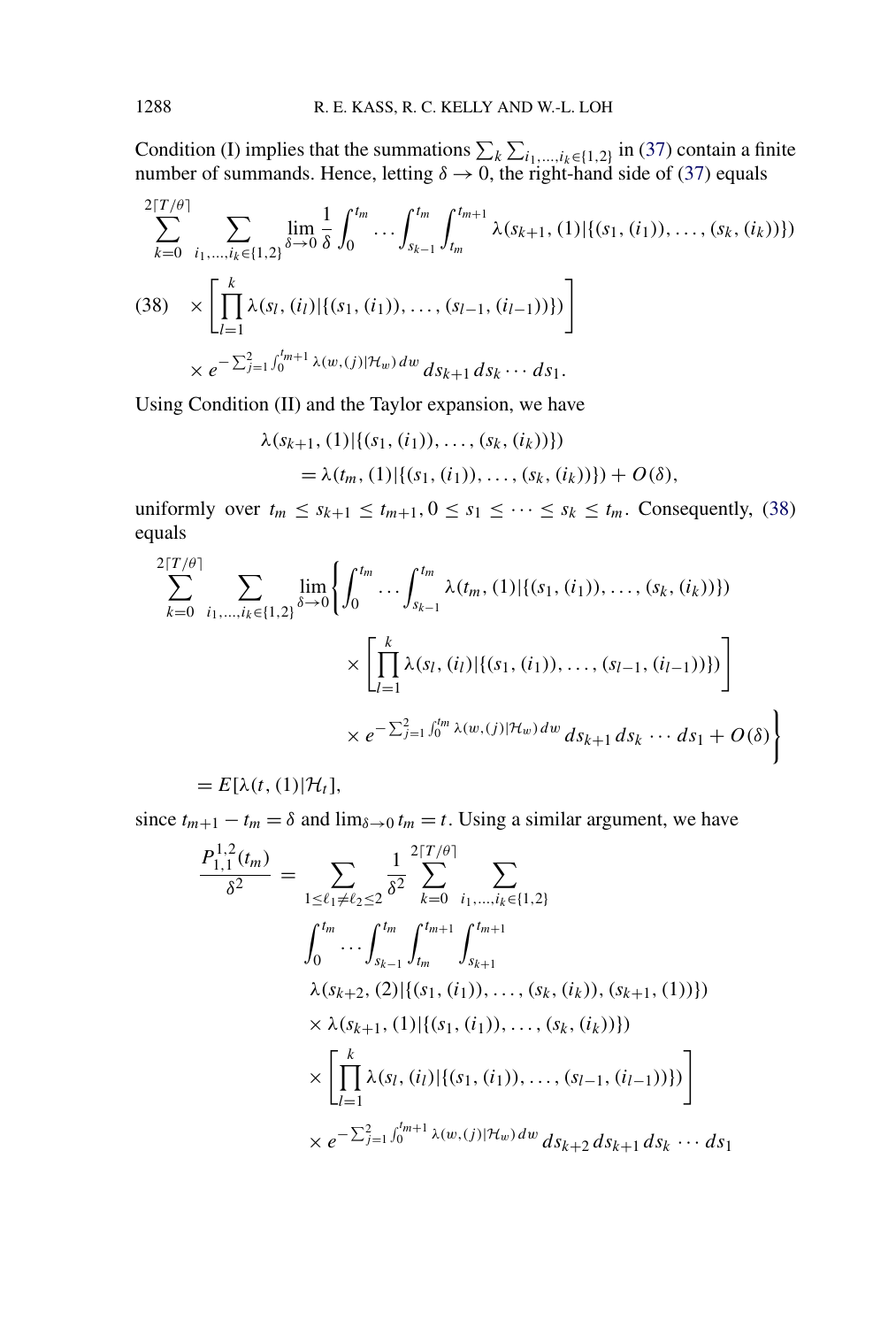$$
\rightarrow \frac{1}{2} \{ E[\lambda(t, (2)|\{(t, (1))\} \cup \mathcal{H}_t) \lambda(t, (1)|\mathcal{H}_t) ]+ E[\lambda(t, (1)|\{(t, (2))\} \cup \mathcal{H}_t) \lambda(t, (2)|\mathcal{H}_t) ] \}
$$
  
and  $\delta^{-1} P_1^1(t_m) = \delta^{-1} [P_{1,0}^{1,2}(t_m) + P_{1,1}^{1,2}(t_m) ] \rightarrow E[\lambda(t, (1)|\mathcal{H}_t] \text{ as } \delta \rightarrow 0.$ 

PROOF OF THEOREM [2.](#page-19-0) For simplicity, define

$$
P_{a,b;c,d}^{1,2;1,2}(t_m,t_{m+h}) = P(X^1(t_m) = a, X^2(t_m) = b, X^1(t_{m+h}) = c, X^2(t_{m+h}) = d)
$$

for all  $a, b, c, d \in \{0, 1\}$  $a, b, c, d \in \{0, 1\}$  $a, b, c, d \in \{0, 1\}$ . We observe from Proposition 1 that

$$
\delta^{-2} P_{1,0;0;1}^{1,2;1,2}(t_m, t_{m+h})
$$
\n
$$
= \frac{1}{\delta^2} \sum_{j=0}^{2[T/\delta]} \sum_{k=0}^{T/\delta} \sum_{i_1,\dots,i_j,i_{j+2},\dots,i_{j+k+1} \in \{1,2\}}
$$
\n
$$
\int_0^{t_m} \cdots \int_{s_{j-1}}^{t_m} \int_{t_m}^{t_{m+1}} \int_{s_{j+1}}^{t_{m+h}} \cdots \int_{s_{j+k}}^{t_{m+h}} \int_{t_{m+h}}^{t_{m+h+1}} \lambda(s_{j+k+2}, (2) | \{(s_1, (i_1)), \dots, (s_j, (i_j)), (s_{j+1}, (1)), (s_{j+2}, (i_{j+2})), \dots, (s_{j+k+1}, (i_{j+k+1}))\})
$$
\n
$$
\times \left[ \prod_{l=j+2}^{j+k+1} \lambda(s_l, (i_l) | \{(s_1, (i_1)), \dots, (s_j, (i_j)), \dots, (s_{l-1}, (i_{l-1}))\}) \right]
$$
\n
$$
\times \lambda(s_{j+1}, (1) | \{(s_1, (i_1)), \dots, (s_j, (i_j))\})
$$
\n
$$
\times \left[ \prod_{l=1}^{j} \lambda(s_l, (i_l) | \{(s_1, (i_1)), \dots, (s_{l-1}, (i_{l-1}))\}) \right]
$$
\n
$$
\times e^{-\sum_{l=1}^{2} \int_{0}^{t_m+1} \lambda(w, (\ell) | \mathcal{H}_w) dw} ds_{j+k+2} ds_{j+k+1} \cdots ds_{j+2} ds_{j+1} ds_j \cdots ds_1
$$
\n
$$
\rightarrow E[\lambda(t + \tau, (2) | \{(t, (1))\} \cup \mathcal{H}_t) \lambda(t, (1) | \mathcal{H}_t)]
$$
\nas  $\delta \rightarrow 0$ . Theorem 2 follows since  $P_{1,1}^{1,2}(t_m, t_{m+h}) \sim P_{1,0;0;1}^{1,2;1,2}(t_m, t_{m+h})$  as  $\delta \rightarrow 0$ .

PROOF OF THEOREM [3.](#page-21-0) For simplicity, we only consider the case  $v = 2$ . Let  $\bar{\mathcal{H}}_{t_m}^i = \{t_{l_{i,1}}, \ldots, t_{l_{i,k_i}}\}$  and  $\bigcup_{i=1}^2 \{l_{i,1}, \ldots, l_{i,k_i}\} = \{l_1, \ldots, l_k\}$ , where  $0 \le l_1 < \cdots < l_k$ 

 $\Box$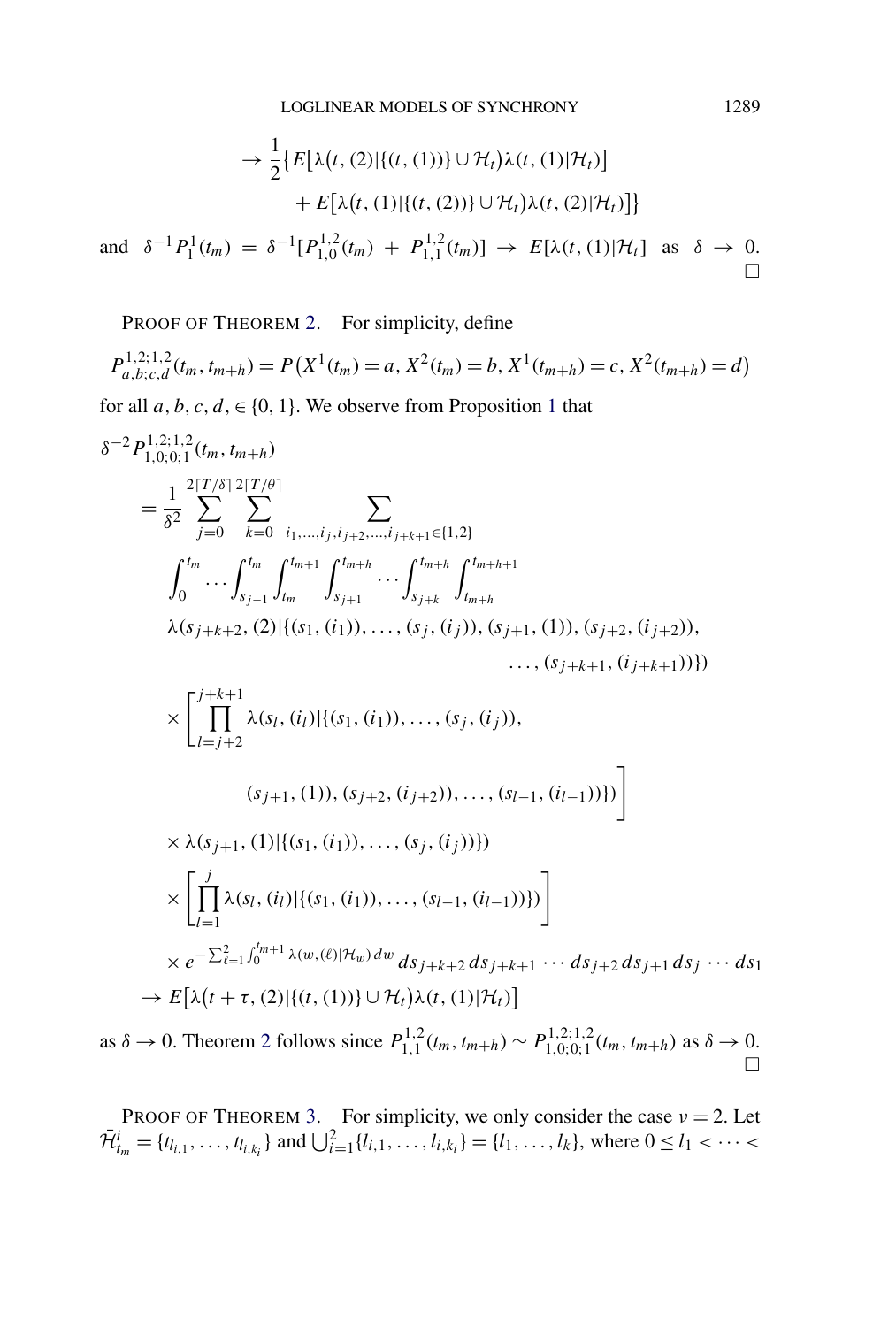$l_k \leq m - 1$ . We observe from [\(31\)](#page-20-0) that  $P_1^1(t_m | \bar{\mathcal{H}}_{t_m}) = P_{1,0}^{1,2}(t_m | \bar{\mathcal{H}}_{t_m}) + O(\delta^2)$ , and  $\frac{P_{1,0}^{1,2}(t_m|\bar{\mathcal{H}}_{t_m})P(\bar{\mathcal{H}}_{t_m})}{\delta} = \frac{1+O(\delta)}{\delta}$  $\int_0^{t_l}$ *tl* 1  $\cdots$   $\int_0^{t_l} k^{1}$ *tl k*  $\int^{t_{m+1}}$ *tm*  $\lambda^1(s_{k+1} | \{s_{l_{1,1}}, \ldots, s_{l_{1,k_1}}\}) ds_{k+1} dF(s_{l_1}, \ldots, s_{l_k})$  $= \lambda^1(t_m | \mathcal{\bar{H}}_{t_m}^1) P(\mathcal{\bar{H}}_{t_m}) + O(\delta) P(\mathcal{\bar{H}}_{t_m})$ 

for sufficiently small  $\delta$  where *F* denotes the distribution function of  $s_{l_1}, \ldots, s_{l_k}$ . Here  $s_{l_1} \in [t_{l_1}, t_{l_1+1}), s_{l_1,1} \in [t_{l_1,1}, t_{l_1,1+1}),$  etc. This proves the first statement of Theorem [3.](#page-21-0) Next we observe that

$$
\frac{P_{1,1}^{1,2}(t_m|\bar{\mathcal{H}}_{t_m})P(\bar{\mathcal{H}}_{t_m})}{\delta^2}
$$
\n
$$
= \frac{1+O(\delta)}{\delta^2} \int_{t_{l_1}}^{t_{l_1+1}} \cdots \int_{t_{l_k}}^{t_{l_k+1}} \int_{t_m}^{t_{m+1}} \delta \gamma(s_{k+1}) \lambda^1(s_{k+1}|\{s_{l_{1,1}}, \ldots, s_{l_{1,k_1}}\})
$$
\n
$$
\times \lambda^2(s_{k+1}|\{s_{l_{2,1}}, \ldots, s_{l_{2,k_2}}\}) ds_{k+1} dF(s_{l_1}, \ldots, s_{l_k})
$$
\n
$$
+ \frac{1+O(\delta)}{\delta^2} \int_{t_{l_1}}^{t_{l_1+1}} \cdots \int_{t_{l_k}}^{t_{l_k+1}} \int_{t_m}^{t_{m+1}} \int_{t_m}^{t_{m+1}} \lambda^1(s_{k+2}|\{s_{l_{1,1}}, \ldots, s_{l_{1,k_1}}\})
$$
\n
$$
\times \lambda^2(s_{k+1}|\{s_{l_{2,1}}, \ldots, s_{l_{2,k_2}}\}) ds_{k+2} ds_{k+1} dF(s_{l_1}, \ldots, s_{l_k})
$$
\n
$$
= [1 + \gamma(t_m)]\lambda^1(t_m|\bar{\mathcal{H}}_{t_m}^1) \lambda^2(t_m|\bar{\mathcal{H}}_{t_m}^2) P(\bar{\mathcal{H}}_{t_m}) + O(\delta) P(\bar{\mathcal{H}}_{t_m})
$$

for sufficiently small  $\delta$ . This proves Theorem [3.](#page-21-0)  $\Box$ 

PROOF OF THEOREM [4.](#page-23-0) We observe that  $\mathcal{H}_{t_m} \to \bar{\mathcal{H}}_{t_m}$  is a many-to-one mapping and from [\(36\)](#page-23-0) that

(39)  
\n
$$
P(X^{1}(t_{m}) = 1, X^{2}(t_{m+h}) = 1 | \mathcal{H}_{t_{m}})
$$
\n
$$
= \delta^{2} \gamma (t_{m}, t_{m+h}) \lambda^{1} (t_{m} | \mathcal{H}_{t_{m}}^{1}) \lambda^{2} (t_{m+h} | \mathcal{H}_{t_{m+h}}^{2})
$$
\n
$$
+ \delta^{2} \lambda^{1} (t_{m} | \mathcal{H}_{t_{m}}^{1}) \lambda^{2} (t_{m+h} | \mathcal{H}_{t_{m+h}}^{2}) + O(\delta^{3})
$$

for sufficiently small *δ*. We further observe that

$$
P_1^1(t_m|\mathcal{H}_{t_m}^1) = P(X^1(t_m) = 1, X^2(t_{m+h}) = 0|\mathcal{H}_{t_m}^1) + O(\delta^2)
$$
  
\n
$$
= \delta \lambda^1(t_m|\mathcal{H}_{t_m}^1) + O(\delta^2)
$$
  
\n
$$
= \delta \lambda^1(t_m|\bar{\mathcal{H}}_{t_m}^1) + O(\delta^2),
$$
  
\n(40)  
\n
$$
P_1^2(t_{m+h}|\mathcal{H}_{t_{m+h}}^2) = P(X^1(t_m) = 0, X^2(t_{m+h}) = 1|\mathcal{H}_{t_{m+h}}^2) + O(\delta^2)
$$
  
\n
$$
= \delta \lambda^2(t_{m+h}|\mathcal{H}_{t_{m+h}}^2) + O(\delta^2)
$$
  
\n
$$
= \delta \lambda^2(t_{m+h}|\bar{\mathcal{H}}_{t_{m+h}}^2) + O(\delta^2).
$$

<span id="page-28-0"></span>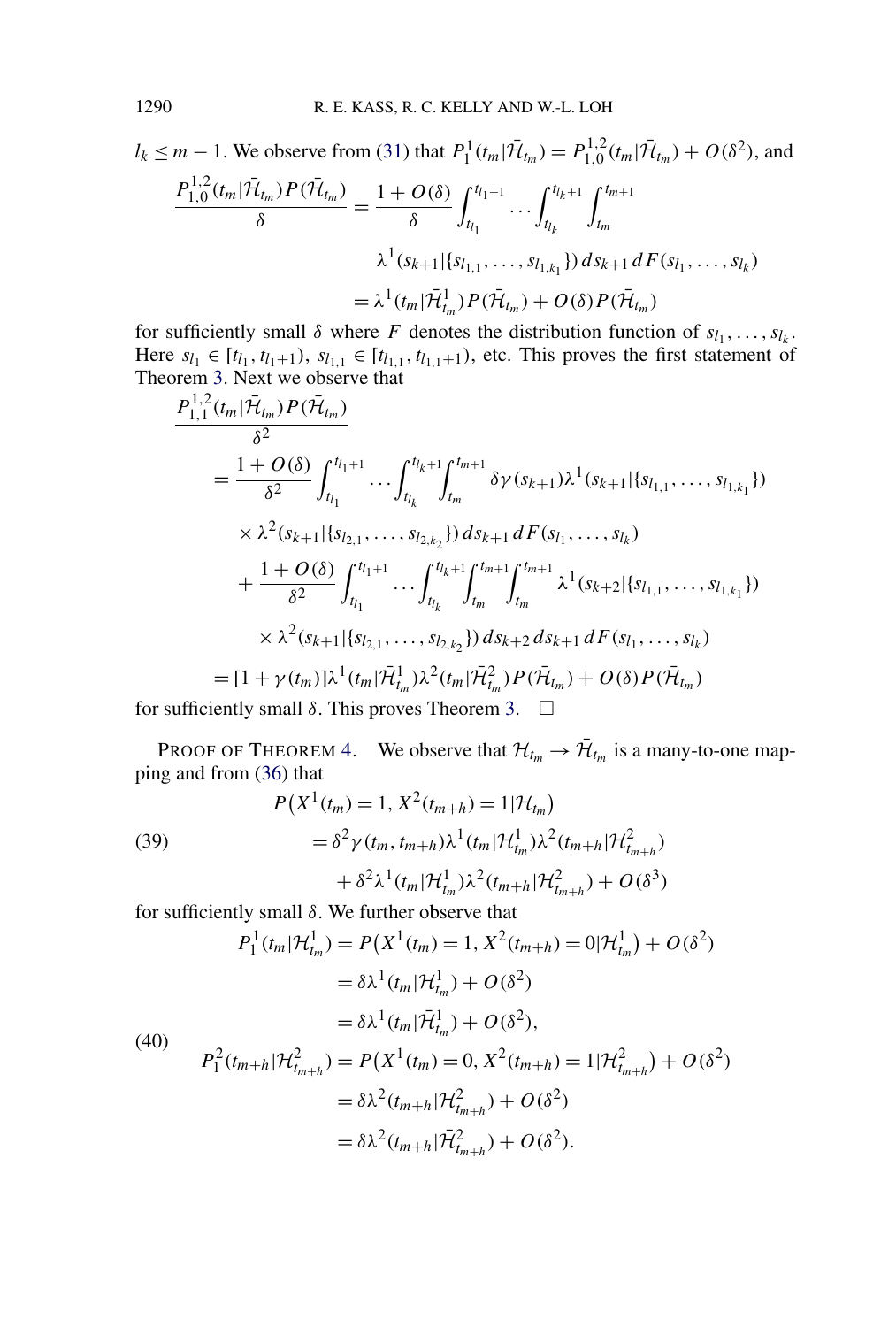<span id="page-29-0"></span>Thus, it follows from [\(39\)](#page-28-0) and [\(40\)](#page-28-0) that

$$
P(X^1(t_m) = 1, X^2(t_{m+h}) = 1 | \bar{\mathcal{H}}_{t_m})
$$
  
=  $E[P(X^1(t_m) = 1, X^2(t_{m+h}) = 1 | \mathcal{H}_{t_m}) | \bar{\mathcal{H}}_{t_m}]$   
=  $\delta^2[\gamma(t_m, t_{m+h}) + 1] P_1^1(t_m | \bar{\mathcal{H}}_{t_m}^1) P_1^2(t_{m+h} | \bar{\mathcal{H}}_{t_{m+h}}^2) + O(\delta^3)$ 

for sufficiently small  $\delta$ . This proves Theorem [4.](#page-23-0)  $\Box$ 

### REFERENCES

- BRILLINGER, D. R. (1988). Maximum likelihood analysis of spike trains of interacting nerve cells. *Biol. Cyber.* **59** 189–200.
- BRILLINGER, D. R. (1992). Nerve cell spike train data analysis: A progression of technique. *J. Amer. Statist. Assoc.* **87** 260–271.
- BROWN, E. N., BARBIERI, R., EDEN, U. T. and FRANK L. M. (2004). Likelihood methods for neural spike train data analysis. In *Computational Neuroscience: A Comprehensive Approach* 253–286. CRC Press, London. [MR2029664](http://www.ams.org/mathscinet-getitem?mr=2029664)
- BROWN, E. N., BARBIERI, R., VENTURA, V., KASS, R. E. and FRANK L. M. (2001). A note on the time-rescaling theorem and its implications for neural data analysis. *Neural Comput.* **14** 325–346.
- DALEY, D. J. and VERE-JONES, D. (2002). *An Introduction to the Theory of Point Processes, Vol. 1: Elementary Theory and Methods,* 2nd ed. Springer, New York.
- GEMAN, S., AMARASINGHAM, A., HARRISON, M. and HATSOPOULOS, N. (2010). The statistical analysis of temporal resolution in the nervous system. Unpublished manuscript.
- GRÜN, S. (2009). Data-driven significance estimation for precise spike correlation. *J. Neurophysiol.* **101** 1126–1140.
- GRÜN, S., DIESMANN, M. and AERTSEN, A. (2002a). Unitary events in multiple single-neuron spiking activity: I. detection and significance. *Neural Comput.* **14** 43–80.
- GRÜN, S., DIESMANN, M. and AERTSEN, A. (2002b). Unitary events in multiple single-neuron spiking activity: II. nonstationary data. *Neural Comput.* **14** 81–119.
- HARRIS, K. D., HENZE, D. A., CSICSVARI, J., HIRASE, H. and BUZSAKI, G. (2000). Accuracy of tetrode spike separation as determined by simultaneous intracellular and extracellular measurements. *J. Neurophysiol.* **84** 401–414.
- KASS, R. E., VENTURA, V. and BROWN, E. N. (2005). Statistical issues in the analysis of neuronal data. *J. Neurophysiol.* **94** 8–25.
- KELLY, R. C., SMITH, M. A., KASS, R. E. and LEE, T. S. (2010). Local field potentials indicate network state and account for neuronal response variability. *J. Comput. Neurosci.* **29** 567–579.
- KELLY, R. C., SMITH, M. A., SAMONDS, J. M., KOHN, A., BONDS, A. B., MOVSHON, J. A. and LEE, T. S. (2007). Comparison of recordings from microelectrode arrays and single electrodes in the visual cortex. *J. Neurosci.* **27** 261–264.
- MARTIGNON, L., DECO, G., LASKEY, K., DIAMOND, M., FREIWALD, W. and VAADIA, E. (2000). Neural coding: Higher-order temporal patterns in the neurostatistics of cell assemblies. *Neural Comput.* **12** 2621–2653.
- PANINSKI, L., BROWN, E. N., IYENGAR, S. and KASS, R. E. (2009). Statistical models of spike trains. In *Stochastic Methods in Neuroscience* (C. Liang and G. J. Lord, eds.) 278–303. Clarendon Press, Oxford. [MR2642703](http://www.ams.org/mathscinet-getitem?mr=2642703)
- SCHNEIDMAN, E., BERRY, M. J., SEGEV, R. and BIALEK, W. (2006). Weak pairwise correlations imply strongly correlated network states in a neural population. *Nature* **440** 1007–1012.